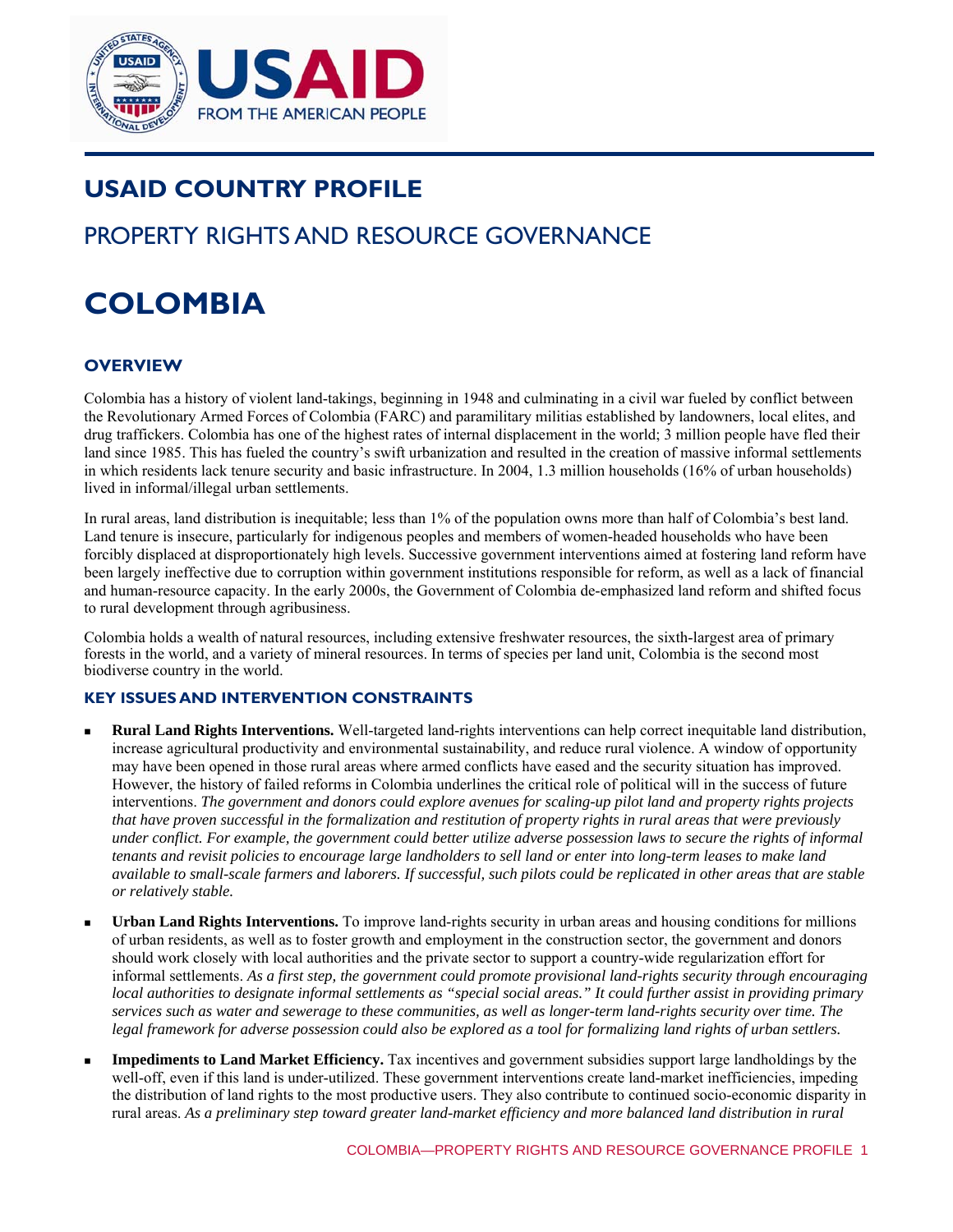*areas, the government should be encouraged to remove tax incentives and subsidies that give distorted support to large landholders.* 

- **Dispute Resolution.** Colombia's land disputes hinder rural development and poverty-reduction. New efforts are needed to mediate and resolve conflicts based on land and natural resources. *The government and donors could launch a comprehensive, expedited land-mediation initiative to resolve tenure security issues and provide restitution to the displaced and victims. Such efforts could involve Colombia's trained community paralegals.*
- **Internally Displaced Persons (IDPs).** Colombia has 3.1 million officially registered IDPs. Providing IDPs with secure tenure and connecting them to government services and employment opportunities should be a priority. *For many IDPs, return to their place of origin is not a feasible or even a desired option. The government could implement a comprehensive urban integration strategy, including the formalization of informal settlements where IDPs live, job training, and technical and legal assistance. In situations where IDPs return, however, it is important to ensure that they receive title to their land. For those who wish to be relocated, targeted rural resettlement schemes should be partnered with credit for agricultural development. Programs for IDPs should include a component focused on women and indigenous and Afro-Colombian communities, who are overrepresented among the displaced.*
- **Gender.** Though the Government of Colombia has enacted legislation favorable to women's rights to land and property, women-headed households are especially susceptible to poverty and forced displacement. *A focus on effective implementation of laws protecting women's rights to land could improve living conditions for women and children in Colombia. The government and donors could institute gender training within land-administration bodies and launch a legal awareness/legal aid campaign that aims to increase awareness of women's rights, and empowers women to exercise them. Programs should have a particular focus on vulnerable women, particularly Afro-Colombian and indigenous women, who are more likely to be displaced.*

#### FOR MORE RECENT LITERATURE: <http://usaidlandtenure.net/colombia>

Keywords: Colombia, tenure, agrarian, land law, land reform, property rights, land conflicts, water rights, mineral rights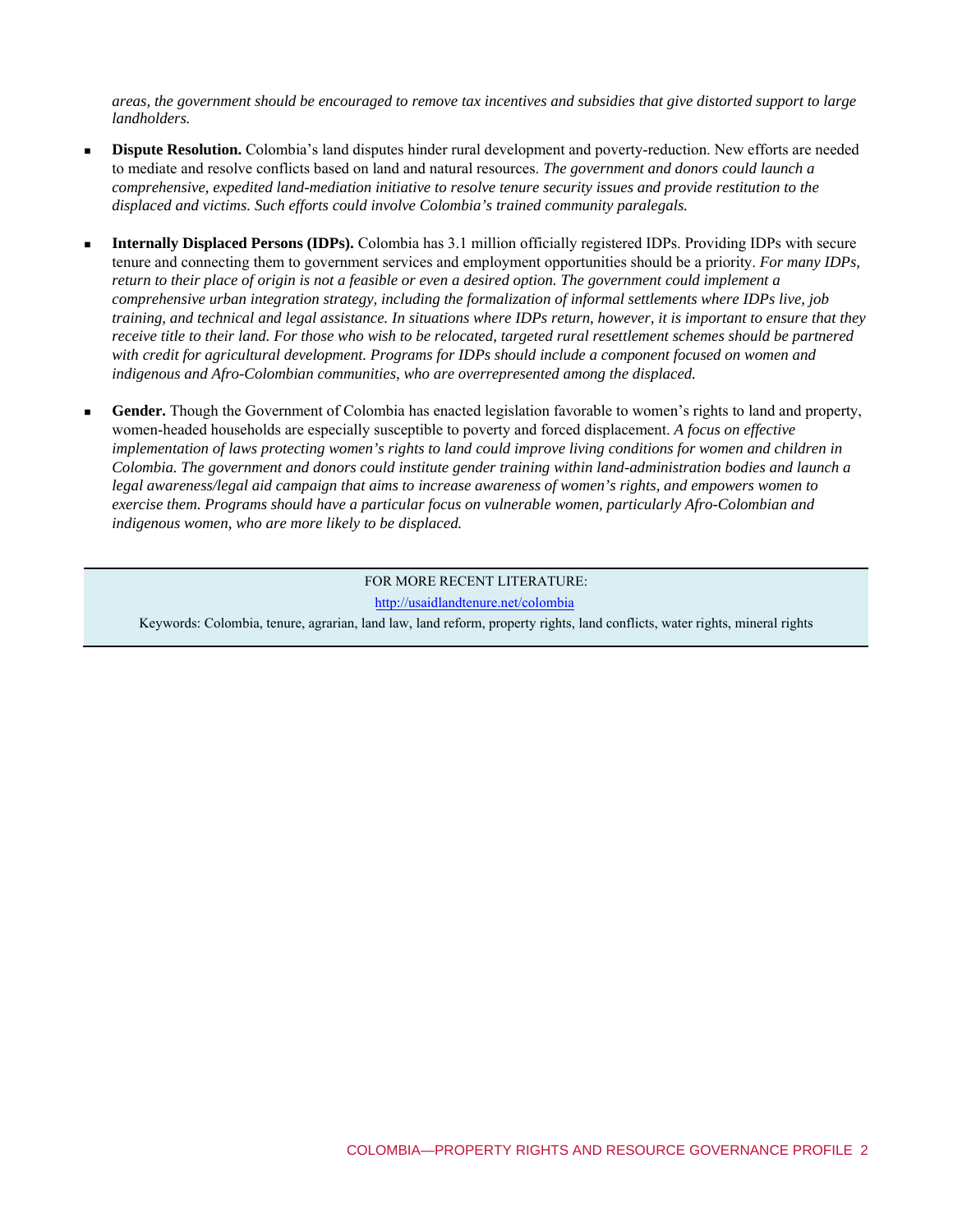| <b>SUMMARY</b> |  |  |  |  |  |  |
|----------------|--|--|--|--|--|--|
|----------------|--|--|--|--|--|--|

Land distribution in Colombia is highly inequitable, and upward of 68% of the rural population lives below the poverty level. An estimated 0.4% of the population owns 62% of the country's best land. The Government of Colombia (GOC) has attempted landreform programs designed to equalize land distribution and protect the rights of tenant farmers, with limited success. Large landholders have evaded reform, while institutions charged with promoting reform suffer from internal corruption and lack the capacity to implement changes. Recently the GOC changed its focus to rural development through agribusiness and de-emphasized land reform.

Land tenure insecurity is a widespread problem in

**BOX 1. MACRO INDICATORS Year Score**  Population, total 2008 44,534,000 Population ages 0-14: 15-64: 65+ (% of total) 2008 29.6: 65.1: 5.4 Population growth (annual %) 2008 2008 1.2 Rural population (% of total population) 2008 25.5 Population density (people per sq. km) 2008 40.1 Literacy rate, adult total (% of people ages 15 and above) 2007 92.7 Land area: Surface area (sq. km) 2008 1,109,500: 1,141,750 Arable land (% of land area) 2005 2005 1.8 Agricultural land (% of land area) 2005 2005 Permanent cropland (% of land area) 2005 2005 Irrigated land (% of cropland) 2003 24.0 Forest area (% of land area) 2005 54.7 Nationally protected areas (% of total land area) 2006 25.5 Renewable internal freshwater resources per capita (cubic meters) 2007 48014.2 Annual freshwater withdrawals, agriculture: domestic: industry (% of total freshwater withdrawal) 2007 45.9: 50.3: 3.7 Crop production index (1999-2001 = 100) 2005 114.3 Livestock production index (1999-2001 = 100) 2005 115.4 GDP (current US\$) 2008 242,267,998,868 GDP growth (annual %) 2008 2.5 Agriculture: industry: manufacturing: services, value added (% of GDP) 2008 8.8: 34.3: 16.5: 56.9 Ores and metals exports: imports (% of merchandise exports: imports) 2007 2.3: 3.2 Aid (% of GNI) 2007 0.4 *Source: World Bank, 2009* 

Colombia, which has a history of conflict and violent land-takings. The failure of land reform, as well as escalating competition for resources, has fueled conflict between guerilla insurgencies and paramilitary groups, with rural communities caught in the middle. Over time, armed groups have gained territory by displacing smallholders from their land.

Colombia has one of the highest rates of internal displacement in the world. There are over 3 million officially registered Internally Displaced Persons (IDPs), though humanitarian groups estimate the actual number to be as high as 5 million. In some cases, communities have been forcefully displaced by combatants intending to utilize the land for commercial agriculture. In other instances, communities abandon their homes in response to approaching violence from armed groups. Overall, approximately 4 million hectares of land have been abandoned due to forced displacement. Following years of conflict, only 26% of the population is rural. While the number of newly-displaced IDPs has decreased significantly in recent years, the continued displacement of people indicates the persistence of rural violence.

Rural violence has fueled rural-urban migration and the displacement of IDPs to urban areas. Rapid urban growth has been characterized by the development of informal settlements on the periphery of urban areas. Residents of informal settlements largely lack formal tenure as well as access to basic services. Many are threatened by eviction for urban development projects.

Though Colombia has legislation favorable to gender equity, women are more susceptible to displacement and the poverty associated with living in informal settlements. Women-headed households constitute 35–50% of all displaced households. Such households have limited access to credit and formal employment opportunities.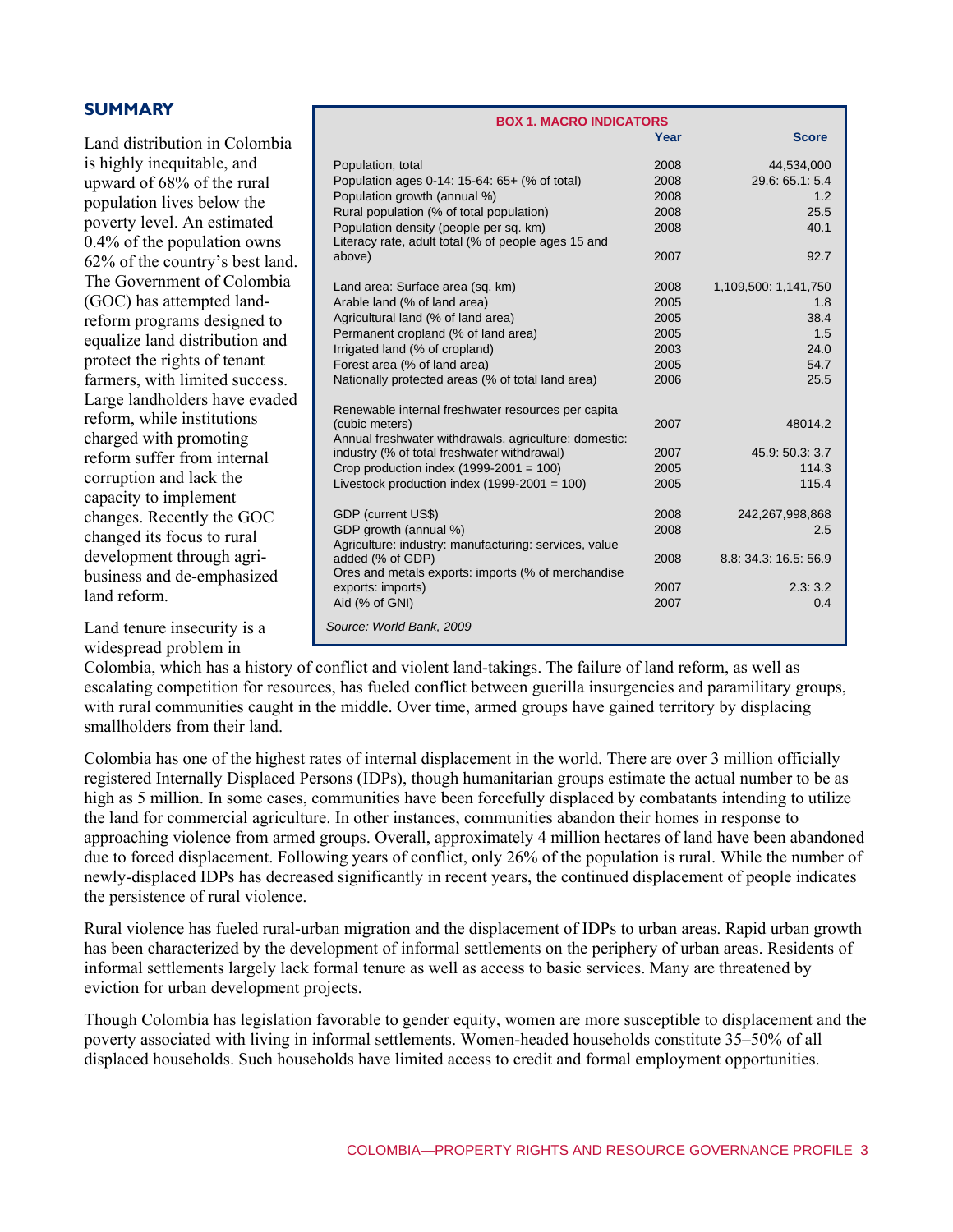# **1. LAND**

# **LAND USE**

Colombia's total land area is 1,109,000 square kilometers. Agricultural land makes up 38% of land area. Of Colombia's cultivated land, 24% is irrigated. The country's diverse topography and climate support a wide variety of cultivation including bananas, coffee, and cereals, as well as forest products and cattle-rearing (World Bank 2009; USDOS 2009a).

In 2008, Colombia had a population of 44.5 million. Over two-thirds of the country's population lives below the national poverty line, including upward of 68% of the rural population. Colombia has one of the highest rates of internal displacement in the world. A large majority of the population has migrated to urban areas over the course of the country's conflict. As a result, only 26% of the population is rural (World Bank 2009; GOC 2005; UN Habitat 2005).

In 2008, Colombia's \$242 billion GDP was composed of 9% agriculture, 34% industry, and 57% services. Of the agricultural component of GDP, 25% was generated by the livestock sector (USDOS 2009a; World Bank 2009; Vera 2001).

Rural land in Colombia is often either under- or overexploited. Nearly one-quarter of land used for grazing is prime agricultural land that could be better used for growing crops, while land that ideally would be conserved or left as forest is overutilized for crops or grazing, resulting in erosion and destruction of forest and water resources. According to the GOC, only 40% of agricultural land is cultivated, due in large part to limited irrigation coverage (Grusczynski and Jaramillo 2002; Deininger 1999; GOC 2005).

Colombia features coastal lowlands along both the Caribbean Sea and Pacific Ocean. Lowlands along the Caribbean coast are mainly agricultural, while those on the Pacific coast are primarily swamps and dense forests. About one-third of Colombia is covered by the Andes Mountains. Just over one-half of Colombia's territory is forested (55%), and nationally protected areas make up 25% of the total land area. There are 406,000 square kilometers of permanent grazing lands (World Bank 2009; FAO 2009; FAO 2000; Vera 2001).

Land and natural resources are degrading at an increasing rate. Deforestation, erosion, and the silting of waterways negatively impact forests and water resources. Primary forests are cut, and marginal lands such as hillsides are cultivated despite their lack of long-term agricultural potential (Grusczynski and Jaramillo 2002).

# **LAND DISTRIBUTION**

Land distribution in Colombia is highly inequitable, with an estimated 0.4% of the population owning 62% of the country's best land. After independence, a dual landholding structure developed in Colombia, with *latifundios*  (large landholdings) dependent on large numbers of agricultural laborers and *minifundios* (smallholdings) that made up the peasant subsistence economy. Over time, *latifundios* have grown, and land ownership has become even more concentrated (UN Habitat 2005; Grusczynski and Jaramillo 2002; Elhawary 2007).

Of rural land registered in cadastre, 22% is state owned, 52% is privately owned, 3% is held by Afro-Colombian communities, and 23% is held by indigenous communities. Of registered land in urban areas, the state owns 64 million hectares, while private owners hold 274 million hectares (UN Habitat 2005).

Unequal land distribution has been further supported by tax incentives and government subsidies that encourage the well-off to retain agricultural land even if they do not utilize it efficiently. Agricultural land is also acquired and held as a means of laundering drug money. Incentives to hold agricultural land have contributed to high land prices unrelated to the land's agricultural value. By impeding land-market efficiency, these interventions also obstruct land from going to the most efficient users, potentially undermining food production and increasing pressure on forests and other sensitive land areas by smallholders or the landless (Deininger et al. 2004; Grusczynski and Jaramillo 2002).

From the early 1980s to 2000, armed groups acquired approximately 4.5 million hectares of land, or roughly 50% of the country's most fertile land (Elhawary 2007).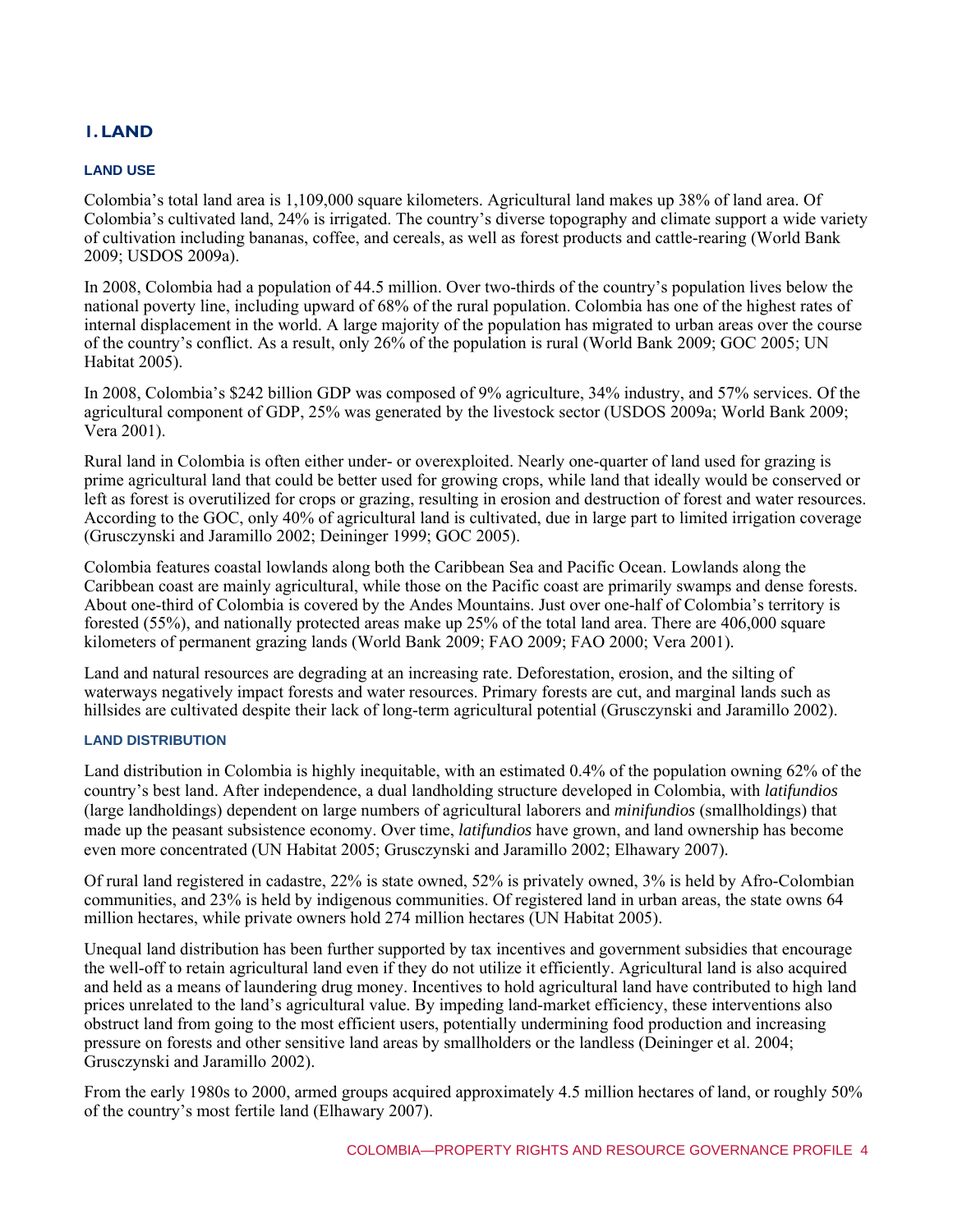Colombia has a large number of internally displaced persons (IDPs), particularly in regions that have important natural resources or have agricultural potential. There are over 3 million officially registered IDPs, though some humanitarian groups estimate the actual number to be closer to 5 million. Overall, approximately 4 million hectares of land have been abandoned due to forced displacement. Newly displaced people in 2009 numbered 286,389 (UNHCR 2010; IRB 2008; Elhawary 2007; IDMC 2009).

| <b>BOX 2. LAND TENURE INDICATORS</b>                                                                                                                                                                                                                                                                                                                                                                                        |                                                                         |
|-----------------------------------------------------------------------------------------------------------------------------------------------------------------------------------------------------------------------------------------------------------------------------------------------------------------------------------------------------------------------------------------------------------------------------|-------------------------------------------------------------------------|
|                                                                                                                                                                                                                                                                                                                                                                                                                             | <b>Score</b>                                                            |
| Millennium Challenge Corporation Scorebook, 2009<br>- Land Rights and Access (Range 0-1; 1=best)                                                                                                                                                                                                                                                                                                                            | 0.733                                                                   |
| International Property Rights Index, 2009<br>- Physical Property Rights Score (Range: 0-10; 0=worst)                                                                                                                                                                                                                                                                                                                        | 6                                                                       |
| World Economic Forum's Global Competitiveness Index, 2008-2009<br>- Property Rights (Range: 1-7; 1=poorly defined/not protected by<br>law)                                                                                                                                                                                                                                                                                  | 4.4                                                                     |
| World Economic Forum's Global Competitiveness Index<br>- Ease of Access to Loans (Range: 1-7; 1=impossible)                                                                                                                                                                                                                                                                                                                 | 3.4                                                                     |
| International Fund for Agricultural Development, Rural Poverty<br>Report, 2001                                                                                                                                                                                                                                                                                                                                              |                                                                         |
| - Gini Concentration of Holdings, 1981-1990 (Range: 0-1; 0=equal<br>distribution)                                                                                                                                                                                                                                                                                                                                           | 0.77                                                                    |
| International Fund for Agricultural Development, Rural Sector<br>Performance Assessment, 2007                                                                                                                                                                                                                                                                                                                               |                                                                         |
| - Access to Land, 2007 (Range: 0-10; 0=no access to land)                                                                                                                                                                                                                                                                                                                                                                   | 3.7                                                                     |
| Food and Agricultural Organization: Holdings by Tenure of Holdings<br>- Total Number of all Agricultural Holdings, Year<br>- Total Area (hectares) of all Agricultural Holdings, Year<br>- Total Number of Holdings Owned by Holder; Year<br>- Total Area (hectares) of Holdings Owned by Holder; Year<br>Total Number of Holdings Rented from Another; Year<br>Total Area (hectares) of Holdings Rented from Another; Year | 1,547,846<br>36,033,713<br>1,201,914<br>30,638,340<br>86,140<br>921,364 |
| World Bank Group, Doing Business Survey, 2009<br>- Registering Property-Overall World Ranking (Range: 1-181;<br>$1 = Best$                                                                                                                                                                                                                                                                                                  | 53                                                                      |
| World Bank Group, World Development Indicators, 2009<br>- Registering Property-Number of Procedures<br>- Registering Property-Days Required                                                                                                                                                                                                                                                                                 | 9<br>23                                                                 |
| World Bank Group, World Development Indicators, 1998<br>- Percentage of Population with Secure Tenure<br>Armenia<br>Maranilla                                                                                                                                                                                                                                                                                               | 94.1<br>94.5                                                            |
| Heritage Foundation and Wall Street Journal, 2009                                                                                                                                                                                                                                                                                                                                                                           |                                                                         |
| Index of Economic Freedom-Property Rights (Range 0-100; 0=no<br>private property)                                                                                                                                                                                                                                                                                                                                           | 40                                                                      |
| Economic Freedom of the World Index, 2008 (2006 data)<br>Legal Structure and Security of Property Rights (Range 0-10;<br>0=lowest degree of economic freedom)<br>- Protection of Property Rights (Range 0-10; 0=lowest degree of<br>protection)<br>- Regulatory Restrictions of Sale of Real Property (Range 0-10;<br>0=highest amount of restrictions)                                                                     | 4.49<br>5.89<br>8.74                                                    |

Afro-Colombians have one of the highest rates of forced displacement. constituting approximately 30% of displaced persons, despite comprising only 10–25% of the total population (estimates vary). Traditionally located in the coastal areas of the Caribbean and Pacific regions, many have been displaced to urban centers due to conflict and threats of violence. In some cases, combatants have forcefully displaced communities, intending to utilize their land for commercial agricultural projects, such as palm plantations. In other instances, communities abandon their homes in response to approaching violence from armed groups. The majority of displaced Afro-Colombians are women (IRB 2008; USDOS 2009a; UN-Habitat 2005; Phelps Stokes Fund 2007; Monahan 2008; USAID 2008).

Rural-urban migration and the relocation of IDPs to urban areas have fueled rapid urban growth. In 2000, 76% of the population lived in urban areas. Sixteen percent of the urban population lives in informal settlements (2004). Informal urban settlements develop illegally on public and privately owned land, and are characterized by insecure tenure and lack of basic services. The GOC cites a scarcity of developable urban land as the primary impediment to expanding low-income housing in the formal sector. Other impediments include: rigidity of urban norms affecting land-use and construction; legal, technical and operational barriers to opening new areas to

urban housing development; and a lack of access to financing (Everett 2001; Elhawary 2007; UN-Habitat 2005; Albuja and Ceballos 2010; GOC 2005).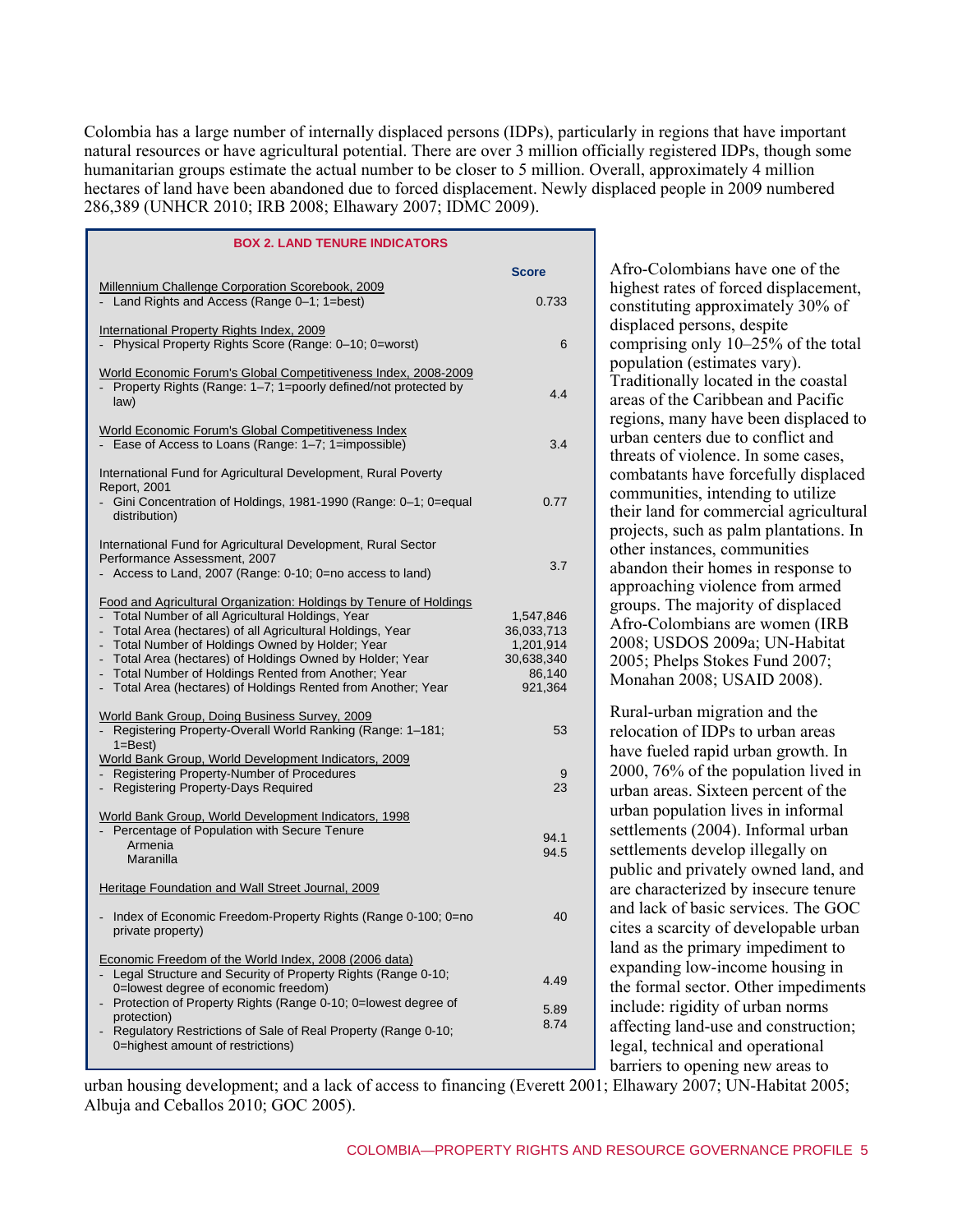#### **LEGAL FRAMEWORK**

The Colombian Civil Code governs property types and means of acquisition, including occupation, transfer, succession and adverse possession. Other laws and decrees of importance include Decree 1250 (1970), which established the current registration system; Law 66 (1968), which governs urban development and housing and regulates purchase and sale contracts, as well as the expropriation of property by the state; and Law 388 on Territorial Development (1997), the country's national planning law (UN-Habitat 2005).

Colombia's National Land Reform System was established by Law 160 (1994) to balance the inequality of land ownership in Colombia and to bring underutilized land into productive use by promoting transfers of land from large to smaller holders (UN-Habitat 2005).

The GOC is increasingly recognizing and legalizing indigenous land rights and reserves. As of 2005, Colombia had legalized 647 indigenous reserves, covering 31 million hectares. Decree 2164 (1995) regulates indigenous reserves. Law 70 (1993) protects the cultural identity and rights of Afro-Colombian communities and secures their rights to land that they have occupied along the riverbanks of the Pacific Basin Rivers. These communities are not permitted to transfer their land rights (UN-Habitat 2005).

The GOC passed a series of laws with the goal of protecting displaced persons and aiding restitution and resettlement efforts. Law 387 (1997) seeks to prevent displacement by violence, and charges responsible institutions with the protection of abandoned land. A supplementary decree (2001) requires these institutions to identify owners, tenants and occupiers from areas of displacement or threatened displacement. Decree 250 (2005) calls for the titling of communal land held by indigenous groups and Afro-Colombian communities. Such laws and decrees have not been well implemented, and it is estimated that only one-third of the displaced receive assistance (Elhawary 2007).

As of mid-2010, the National Planning Department is coordinating the comprehensive reformation of land policy, which will include the formalization of property rights and the restitution and protection of IDPs' lands, among other items (IDMC 2009).

#### **TENURE TYPES**

Land in Colombia is classified as state property owned by the nation; private property owned by individuals; and communal land, which is possessed by indigenous groups, Afro-Colombian communities, and cooperatives or groups of urban dwellers (UN-Habitat 2005).

Land (other than communal land) can be held or acquired through: private ownership (freehold, unconditional, indefinite); possession without legal registration; invasion, if the invader is not promptly evicted from the property; simple tenure; user loans; rent; usufruct; house leasing; transit lots and temporary settlements (for IDP's); assignment contract or provisional tenure; and joint ventures between private interests and the state (UN-Habitat 2005).

Communal land includes four types of holdings: (1) territories of indigenous groups, titled or untitled, which cannot be transferred or mortgaged; (2) territories of Afro-Colombians; (3) associative and/or joint property held by rural workers as cooperatives; and (4) urban community property (UN-Habitat 2005).

Customary land tenure in Colombia differs between lowland and upland areas. In lowland areas, indigenous tenure regimes cover extensive adjacent territories and a broad array of habitats. Collective territorial units enclose smaller units, which correspond to specific access, use, and property rights. In upland areas, the tenure regime is a hybrid of Spanish and indigenous tradition. Indigenous lands in these areas tend to be fragmented. Community members may hold private land individually, while possessing access rights to communal land (Griffiths 2004).

Informal settlements are located on both public and privately owned land. As land values increase, formal title holders are more likely to seek the eviction of squatters in order to sell land for lucrative development projects.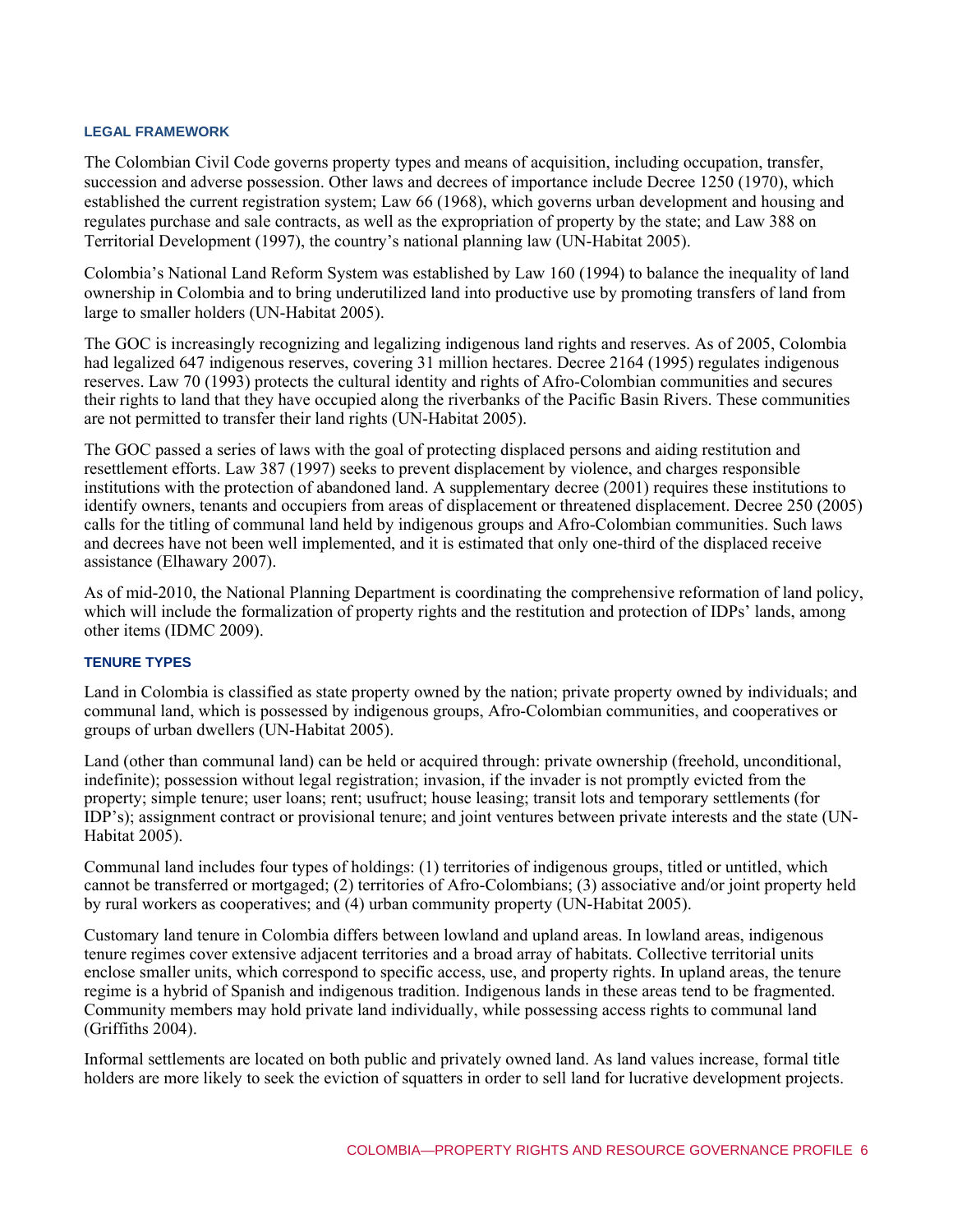The uncertainty of tenure in some squatter settlements impedes investment from both residents and government institutions (Everett 2001).

# **SECURING LANDED PROPERTY RIGHTS**

Land tenure insecurity is a widespread problem in Colombia, which has a history of conflict and violent landtakings. Since 1985, 3.1 million people have abandoned their land due to conflict, or fled after their land was forcibly seized. IDPs have abandoned an estimated 4 million hectares (UN-Habitat 2005).

Ownership rights acquired through purchase require registration of the transfer deed (UN-Habitat 2005). In some urban areas, it is relatively common to obtain ownership rights through adverse possession. Under the National Police Code, invaders may become possessors of private property in urban areas if not evicted within 30 days. In rural areas, invaders become possessors after 15 days. Per the Civil Code (Article 673), possessors of property may acquire property ownership through adverse possession if they meet the following conditions: a) the possessor holds the property as an owner, e.g. pays taxes and installs services in his/her name; b) the possessor holds the land for 10 years in urban areas, or five years in rural areas; and c) a judge declares adverse possession. Invaders can also gain occupation rights for certain classifications of state property. Adverse possession is regularly used in Colombia, and landowners may lose their land if they do not utilize their property. However, the poorest people – those who are most likely to live on invaded land – lack the resources to prove ownership or tenure (UN-Habitat 2005).

Rural-urban migrants and IDPs often gravitate toward informal settlements with the intention of staying permanently. Some settlements have been subject to mass evictions, while others have been gradually annexed into the city. Local authorities may provisionally secure tenure rights for residents in informal settlements by designating these settlements "special social areas." This designation is a binding declaration of intent by authorities to legitimize the settlement, legalize tenure claims, and implement infrastructure-improvement projects. Such a designation protects residents from eviction (Albuja and Ceballos 2010; Mertins et al. 1998; Macedo 2000).

In rural areas, land may be obtained through the country's land reform program. Law 160 (1994) established subsidies for farmers to acquire land, with a preference for female-headed households. The subsidy covered 70% of the land cost. Law 812 (2003) modified this program to create an integrated subsidy for the development of productive projects including marketing and land improvement (UN-Habitat 2005).

Formal documentation, such as a deed, ruling, or a resolution of assignment, is necessary to register land. This creates a hurdle to registration for smallholders or IDPs who may have only oral evidence of their land rights. Registration varies by geographic area. In some areas, smallholders remain unregistered, while in others, the majority of smallholders hold titles (which may or may not be registered) due to government registration programs. Large estate holdings are usually registered (UN-Habitat 2005; Grusczynski and Jaramillo 2002).

Agrarian reform programs prioritized joint titling and the inclusion of female-headed households, resulting in improved rights for women in these programs. However, there is no requirement for joint titling in both spouses' names when registering private land (UN-Habitat 2005).

# **INTRA-HOUSEHOLD RIGHTS TO LAND AND GENDER DIFFERENCES**

Colombia has legislation favorable to gender equity. Women can legally own land. Further, men and women have equal land rights. Legislation also provides for the opportunity, though not the requirement, to adjudicate jointly and/or to title land to couples (Deere and Leon 2001).

The Law on Rural Women, Law 731 (2002), specifically recognizes the rights of women (whether married or in stable co-habitation) to agricultural reform parcels and calls for the

| (Range: 0-1; 0=no discrimination)<br>- Women's Access to Property other than Land (Range: 0-1; 0=no<br>discrimination)<br>- Women's Access to Bank Loans (Range: 0-1; 0=no<br>discrimination) | <b>Score</b> |
|-----------------------------------------------------------------------------------------------------------------------------------------------------------------------------------------------|--------------|
|                                                                                                                                                                                               |              |
| FAO: Holders of Land Classified by Sex, 1993<br>- Percentage of Female Holders of Agricultural Land<br>OECD: Measuring Gender In (Equality)—Ownership Rights, 2006                            |              |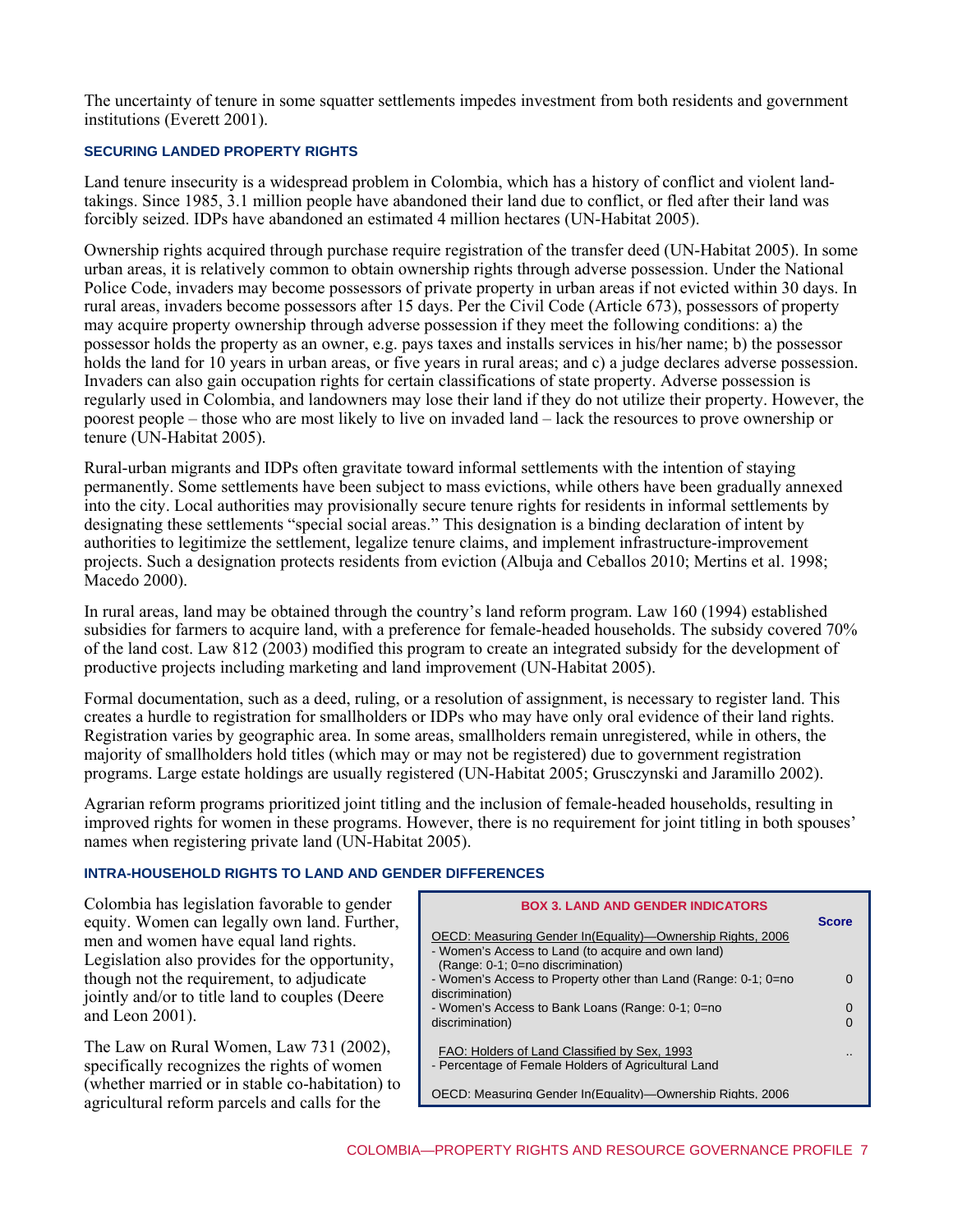participation of women in the allocation of parcels (UN Habitat 2005).

Married women and those who have been in a stable union for at least two years hold marital property as community property. In the event of divorce, separation, or death of a spouse, community property entitles each spouse to 50% of property acquired during the marriage. Under the Civil Code, when a spouse dies intestate the surviving spouse has the right to 50% of the community property. The remaining 50% is divided equally between all children, regardless of gender or legitimacy. Individuals can bequeath up to 25% of their property through a will. The rules of succession in the Civil Code govern the inheritance of the remaining property (UN-Habitat 2005).

In addition to community property protections, property used as the family home is considered "homestead property," regardless of when it was purchased or by whom. Such property can only be transferred or mortgaged with the consent of both spouses (Martindale-Hubbell 2008).

Despite legislation protecting women's rights to land, these rights are repeatedly violated. Women are the most susceptible to forced displacement by armed groups. The percentage of women-headed households in Colombia increased from 26% to 31% between 1997 and 2003. Women-headed households constitute 35–50% of all displaced households. Women-headed households and Afro-Colombian women suffer disproportionately from displacement and more frequently live in informal settlements. Women are also more restricted in their access to subsidies, credit, and adequate basic services, and have limited access to formal employment (UNIFEM 2004; Meertens 2003; UN-Habitat 2005).

# **LAND ADMINISTRATION AND INSTITUTIONS**

The Colombian Rural Development Institute (INCODER) is responsible for devising and executing agricultural policies, rural development, and some aspects of land registration. INCODER replaced the Colombian Institute for Agrarian Reform (INCORA), a subsidiary of the Ministry of Agriculture and Rural Development, which was in charge of land titling and adjudication prior to 2003. INCORA was dissolved after it failed to achieve its landreform objectives (UN-Habitat 2005; Elhawary 2007).

Other important bodies include: (1) the Ministry of Environment, Housing and Territorial Development, which is responsible for urban land-use planning and the creation and implementation of national housing policy; (2) the Ministry of Interior and Justice, which oversees Afro-Colombian and indigenous groups' communal lands and is responsible for protecting the territorial, cultural and traditional rights of indigenous people; (3) the Geographic Institute (IGAC), which oversees the country's decentralized cadastre system; (4) the National Planning Department, which is in charge of formulating and assessing national policy and is leading interagency policy coordination on land; and (5) the Ministry of Agriculture and Rural Development, which oversees rural development and land policy. Private land, held outside of agrarian reform programs, is registered with (6) the Superintendency of Notaries and Registry, a national body with municipal branches (UN-Habitat 2005; Grusczynski and Jaramillo 2002; USDOS 2009b).

The National Commission for Reparation and Reconciliation (CNRR) is responsible for following up on the process of reincorporation and on work done by national and local authorities. CNRR also evaluates reparations and restitution for victims of conflict in Colombia. CNRR is composed of one delegate from the office of the Vice President of the Republic, five representatives of civil society, two representatives of victims' organizations, and five representatives of different state agencies, including the Prosecutor General's Office, the Ministry of the Interior and Justice, the Ministry of Finance and Public Credit, the People's Ombudsman, and the Presidential Agency for Social Action and International Cooperation. CNRR has established regional commissions for restitution in six regions: Medellin, Cartagena, Bogotá, Bucaramanga, Cali and Sincelejo. It also has piloted restitution projects in Turbo (Antioquia) and Mampuján (Bolivar), and plans to open commissions in five additional regions in 2010. (CNRR 2009; Leongómez 2010; Alfonso n.d.).

The Colombian Constitution recognizes 82 communities as indigenous territorial entities (ETIs) with councils that exercise jurisdiction in accordance with their own customs. Councils can set internal policy as long as they do not violate the Constitution or laws (UN-Habitat 2005).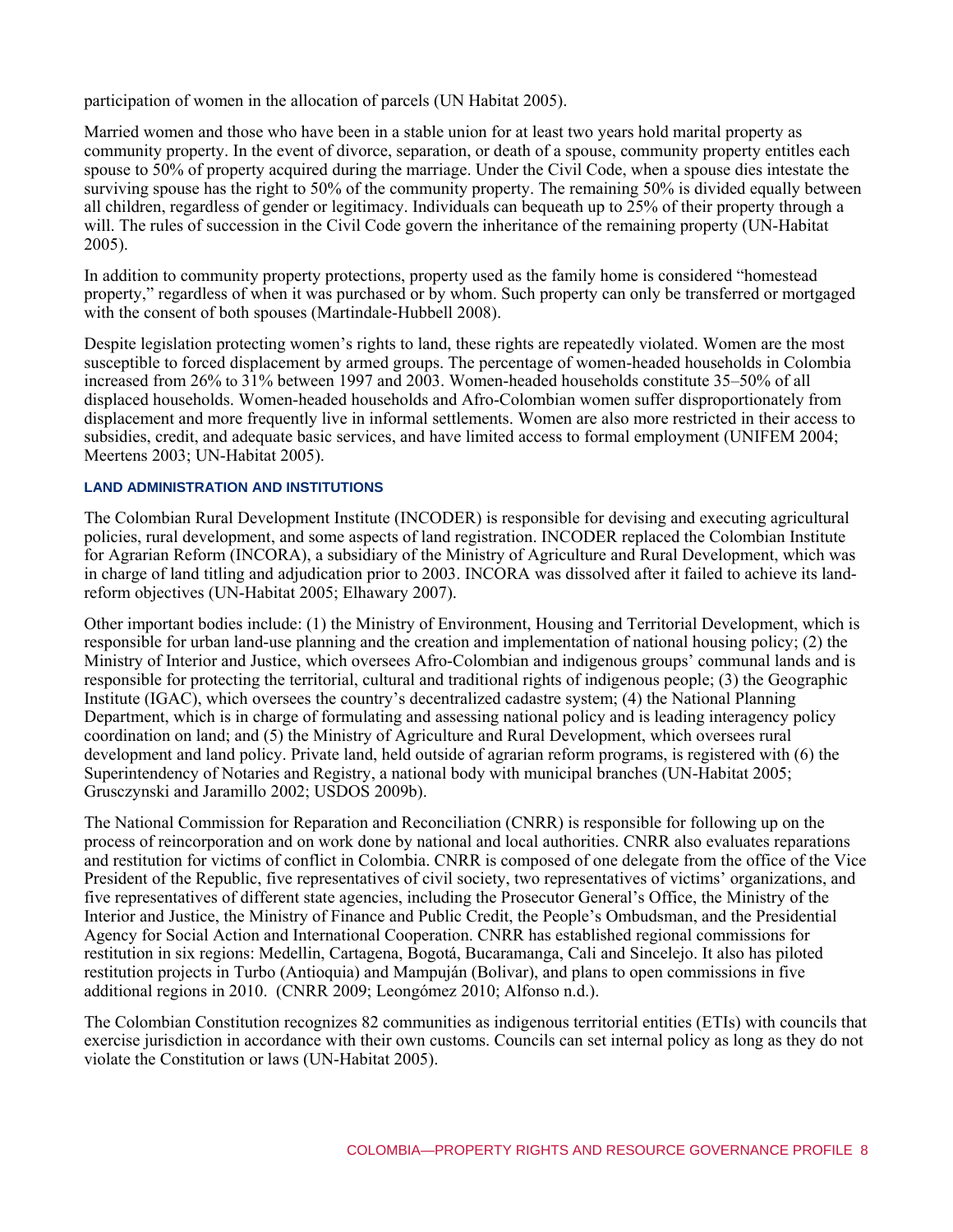#### **LAND MARKETS AND INVESTMENTS**

As of 2007, land values were increasing in conjunction with increased rural security and foreign investment. The land market is very active, although it is non-transparent and highly segmented. Large holders generally purchase from large sellers while smallholders generally purchase from other smallholders (Farzad 2007; Grusczynski and Jaramillo 2002).

All land transfers must be conducted by deed and must be prepared before a Notary Public. Land transfers must also be registered locally at the Superintendency of Notaries and Registry. Similarly, mortgages must be recorded in the mortgage registry. While transfers of large holdings are usually registered, transfers of smallholdings often are not (Martindale-Hubbell 2008; Grusczynski and Jaramillo 2002).

Registering a land transaction in Colombia is straightforward, compared to procedures used by the country's larger neighbors including Mexico, Argentina, and Brazil. Registering property in Colombia requires nine procedures, takes 23 days, and costs 2.4% of property value (World Bank 2008b).

# **COMPULSORY ACQUISITION OF PRIVATE PROPERTY RIGHTS BY GOVERNMENT**

Illegal land-expropriation has been common over the course of the country's history of conflict. The GOC is responsible for 1% of total population displacement through land expropriation. In order to address this problem, Legislative Decree 1 (1999) amended the Constitution to prohibit extrajudicial expropriation of private property. The decree further stipulates that compensation must be paid prior to expropriation (Reynolds and Flores 2008; Elhawary 2007).

Residents of informal settlements are sometimes subject to mass evictions. These evictions frequently relate to urban development; as urban land increases in value, residents of informal settlements are forced further and further to the periphery of the city. This is particularly true in Bogota, where neighborhoods on the periphery of the city are increasingly valued by developers. When evicted, residents are rarely offered compensation or resettlement opportunities (Albuja and Ceballos 2010; Everett 2001; UN-Habitat 2005).

# **LAND DISPUTES AND CONFLICTS**

Colombia has a history of violent conflict over land. The persistent failure of land reform fueled the emergence of guerilla insurgencies, such as the Armed Revolutionary Forces (FARC) and National Liberation Army (ELN). In response, large landowners formed their own self-defense groups. As these paramilitary groups grew in power, they transitioned from defending large landholders to controlling territory. Paramilitary groups have gained territory by displacing smallholders from their land. This process has led to an estimated 2 to 4 million IDPs (Elhawary 2007).

The civil court system and customary dispute-resolution institutions generally handle land disputes. Indigenous Territorial Entities (ETIs) are allowed to exercise jurisdiction within their communities in accordance with their own customs, rules, and procedures. Neither the court system nor the customary dispute-resolutions are adequately equipped, however, to handle issues related to restitution following mass displacement (UN-Habitat 2005; Elhawary 2007).

# **KEY LAND ISSUES AND GOVERNMENT INTERVENTIONS**

Inequitable land distribution has long been a concern for the GOC. Successive Colombian governments have attempted agrarian reform with limited success. Large landholders have evaded reform, while institutions charged with promoting reform suffer from internal corruption and lack the capacity to implement changes (Elhawary 2007).

The first land reform law, Law 200 (1936), sought to redistribute idle land and protect tenant farmers' rights; however, landowners responded by evicting tenant farmers en masse. Owners quickly changed farming techniques to convert their idle land, and minimal land was expropriated. These reforms and their futility resulted in the long period of rural conflict known as *La Violencia* (1948–1964) (Grusczynski and Jaramillo 2002).

Law 135 (1961) sought to establish a new wave of reform. The law established INCORA, which was given authority to expropriate and redistribute unproductive holdings. INCORA did not bring about a more equitable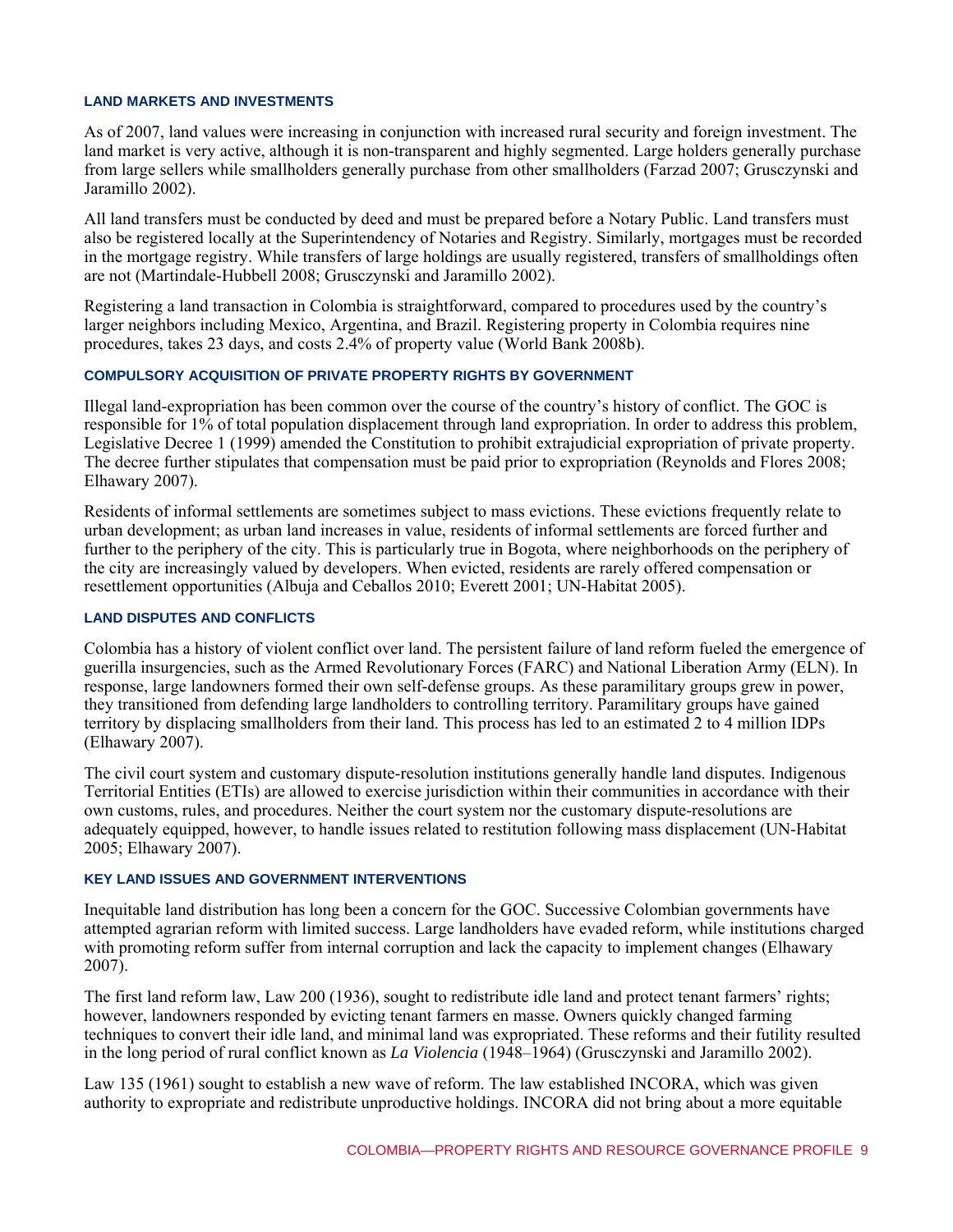distribution of rural land. When redistribution did occur, a lack of capital forced many beneficiaries to rent out all or part of their land, sometimes to the original landowner. Between 1960 and 1990, the Gini coefficient for land distribution fell only three points, from 0.87 to 0.84 (Grusczynski and Jaramillo 2002; Elhawary 2007).

In 1994, Colombia passed Law 160 (1994). The Law supports market-assisted land reform in which small buyers are supported by a 70% government subsidy to negotiate directly with sellers for land purchase. Institutions charged with implementing Law 160 have been plagued with corruption, limiting the success of the legislation (Grusczynski and Jaramillo 2002; Elhawary 2007).

In the early 2000s, the GOC began to focus on rural development through agribusiness and de-emphasized land reform. This policy change was reconfirmed by the 2006–2010 National Development Plan (Grusczynski and Jaramillo 2002; Elhawary 2007).

In 2003, the GOC implemented institutional reforms that established INCODER and reduced staffing and financial resources committed to land administration. INCODER has been largely ineffective due to limited financial and staff capacity. The organization has been fraught with corruption. Since 2002, ten directors have lost their positions due to corruption charges (Elhawary 2007).

In its 2006–2010 National Development Plan, the GOC proposed to design and implement a plan to honor certain claims to land by indigenous Afro-Colombian communities. It also stated its intention to title 70,000 hectares of traditional ancestral lands located near rivers in the Pacific Basin to the benefit of 3500 Afro-Colombian families. This land is not suitable for agricultural use. The current state of progress on these goals is not clear (GOC 2005).

From 1999 to 2005, the GOC implemented Plan Colombia with the goal of ending armed conflict, eliminating drug trafficking, and promoting social and economic development. Through Plan Colombia, the GOC entered into peace agreements with several armed groups. Between 2001 and 2005, attacks by illegally armed groups against rural towns decreased by 91%. Between 2002 and 2008, kidnappings decreased by 88%, terrorist attacks decreased by 79%, and attacks on Colombia's infrastructure decreased by 60%. Critics of Plan Colombia have expressed concern over alleged human rights violations associated with implementing the plan (Veillette 2005; USDOS 2010).

In August 2006 the GOC launched *Mesa de Tierras*, or the Inter-institutional Land Commission to help formulate national policy on reparations and restitution of real estate – and particularly land – to displaced peoples. *Mesa de Tierras* brings together 25 representatives from institutions such as the Ministry of Agriculture and Rural Development, the National Planning Department, the Institute for Rural Development (INCODER) and *Acción Social*, as well as members of academia and social organizations (GOC 2006; Alfonso n.d.).

The National Consolidation Plan, the successor of Plan Colombia, was launched in 2009. The Plan is focused on consolidating GOC presence in strategically important parts of the country to increase socioeconomic development and reduce the ability of illegally armed groups to operate with impunity. The Plan also focuses on resolving land issues. In the Montes de Maria consolidation zone, the Plan centers on implementing a project to aid IDPs in returning to their lands (USAID 2010b).

In 2009, the Constitutional Court of Colombia upheld a 2004 decision declaring the government response to the IDP situation an "unconstitutional state of affairs." The Court also ruled that the GOC must take measurable action in addressing the plight of IDPs. In response to this decision, the National Planning Department is coordinating the comprehensive reformation of land policy, to be discussed in 2010. The reformed policy includes the formalization of property rights and the restitution and protection of IDPs' lands, among other items (IDMC 2009).

# **DONOR INTERVENTIONS**

Beginning in 2010, USAID began assisting with implementation of the US Government's Colombia Strategic Development Initiative (CSDI) and the National Consolidation Plan. USAID support is regionally focused on areas affected by conflict and the illicit economy. USAID interventions seek to strengthen GOC presence in such areas by meeting urgent social and economic needs, although the focus will change to long-term interventions as the regions become more consolidated. These long-term interventions include sustainable economic opportunities, the stabilization and reintegration of ex-combatants and IDPs, improved governance and increased access to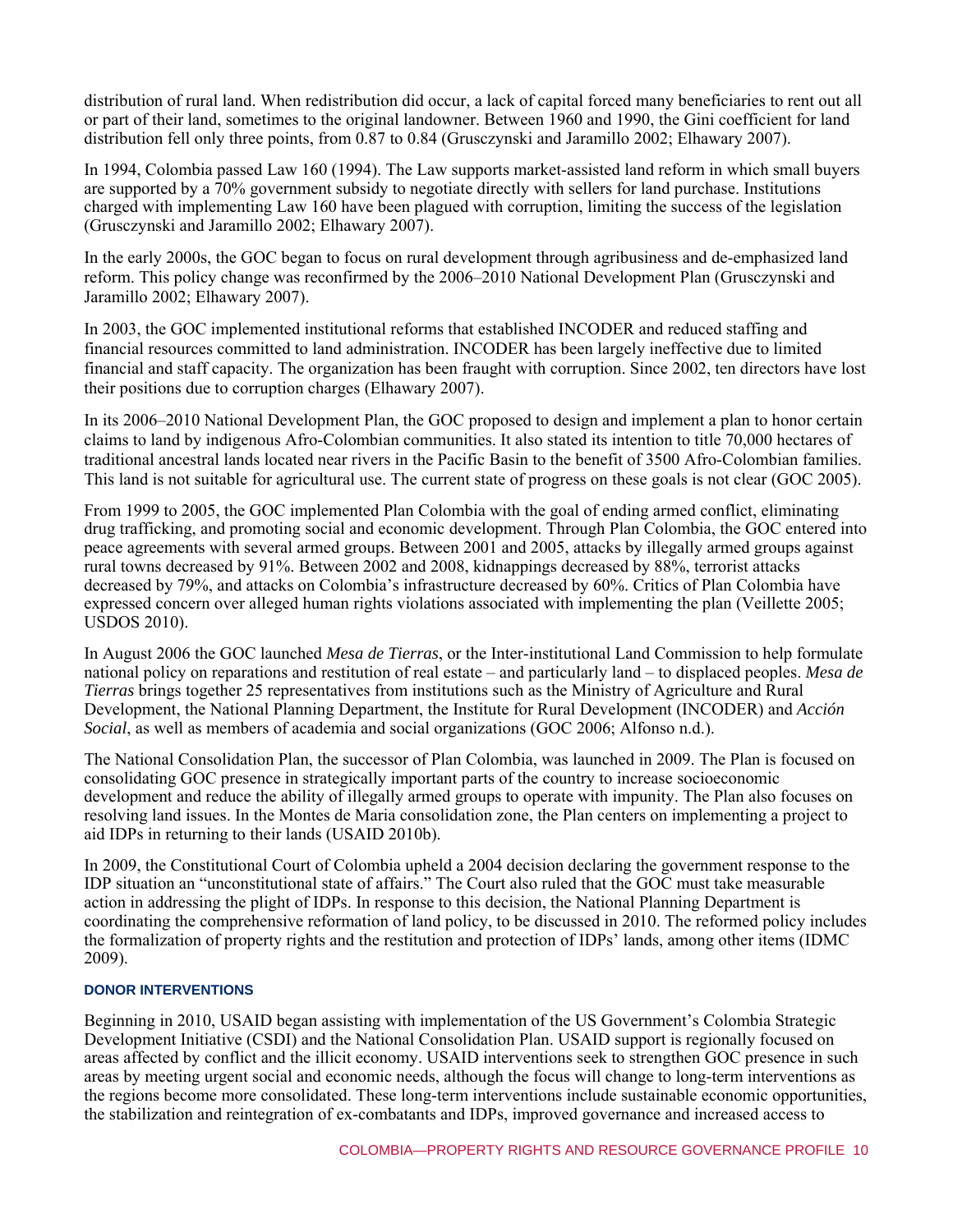justice. USAID supports vulnerable populations through the provision of housing, employment opportunities, and the expansion of social services (USAID 2010c).

As of June 2009, USAID/Colombia had allocated \$289 million for alternative development programs, including MIDAS (*Más Inversión Para El Desarrollo Alternativeo Sostenible/*Additional Investment for Alternative Sustainable Development) and ADAM (Areas for Municipal Alternative Development). These programs have the ultimate goal of curtailing the production of illicit crops (USAID 2010a; Guttmann et al. 2007).

MIDAS, a US \$166 million project, works with small and medium farmers to promote investment and job creation through high-value agriculture, commercial forestry, and small and medium enterprises (SMEs). MIDAS supports the development of licit crops such as palm, cacao, and specialty coffee, through education, credit, and marketing support. In addition, the project is working on an expanded Land Reform Program that will focus on: (1) reformulating the country's Land Policy to support displaced populations; (2) implementing land restitution programs at the regional level; (3) reforming laws and regulations to encourage land formalization; (4) improving land-use policies for nature reserves, parks and surrounding areas, including the formalization of community properties or relocation of communities when necessary to meet conservation standards; and (5) improving capacity to rapidly assess land conflicts in Colombia (ARD 2009; USAID 2010a).

The ADAM Program (2005–2010), a US \$190 million project, provides incentives to encourage residents to remain part of or reenter the licit economy. The project supports employment-generation, local governance, dairying and the production of alternative crops. The project assists IDPs through housing, water and sanitation and other infrastructure projects (ARD 2008; USAID 2010a).

The World Bank, the GOC, and national stakeholders support the Protection of Patrimonial Assets of IDPs Project. Phase I of the project (2003–2005) was designed to protect the land rights of IDPs. The project resulted in the protection of 6629 rights to land, covering 69,887 hectares. Phase II (2005–2008) focused on scaling-up the results of Phase I, and strengthening institutional and community capacity to protect the land rights of IDPs. Phase III of the project (2008–2012) is focused on the reparation and restitution process, as well as titling of informal land rights of groups affected by displacement (Acción Social 2010).

 In 2001, the Inter-American Development Bank (IDB) loaned Colombia funds to support the titling of vacant rural land and modernize the registry and cadastre (UN-Habitat 2005).

Various donors have provided assistance to IDPs and ex-combatants. USAID and the International Organization for Migration (IOM) have both established projects to provide economic opportunities to ex-combatants and the displaced. Such projects have been controversial, with some claiming that the projects have been used by those with links to paramilitary groups to legitimize illegal occupations and access government subsidies and international aid (Elhawary 2007).

*Acción Social*, a Colombian government institution, established a pilot project to protect, properly adjudicate, and register land abandoned by IDPs. This project is supported by the World Bank, IOM, USAID, the United Nations High Commissioner for Refugees (UNHCR) and the Swedish International Development Cooperation Agency (SIDA) (Elhawary 2007).

The United Nations Development Programme (UNDP) has supported an alternative development program to encourage local communities to engage in licit crop cultivation. Christian Aid, in partnership with various national NGOs, supports Afro-Colombian communities in efforts to resecure their land rights. A group of local NGOs are attempting to create an alternative cadastre to quantify and register illegally appropriated land (Elhawary 2007).

# **2. FRESHWATER (LAKES, RIVERS, GROUNDWATER)**

# **RESOURCE QUANTITY, QUALITY, USE AND DISTRIBUTION**

Colombia has extensive freshwater resources. The basin of the Magdalena River, the country's most important river system, covers one-quarter of Colombia. Most of the country's economic activity and three-quarters of its population is found within this basin. The average annual rainfall is 3000 millimeters, though this varies widely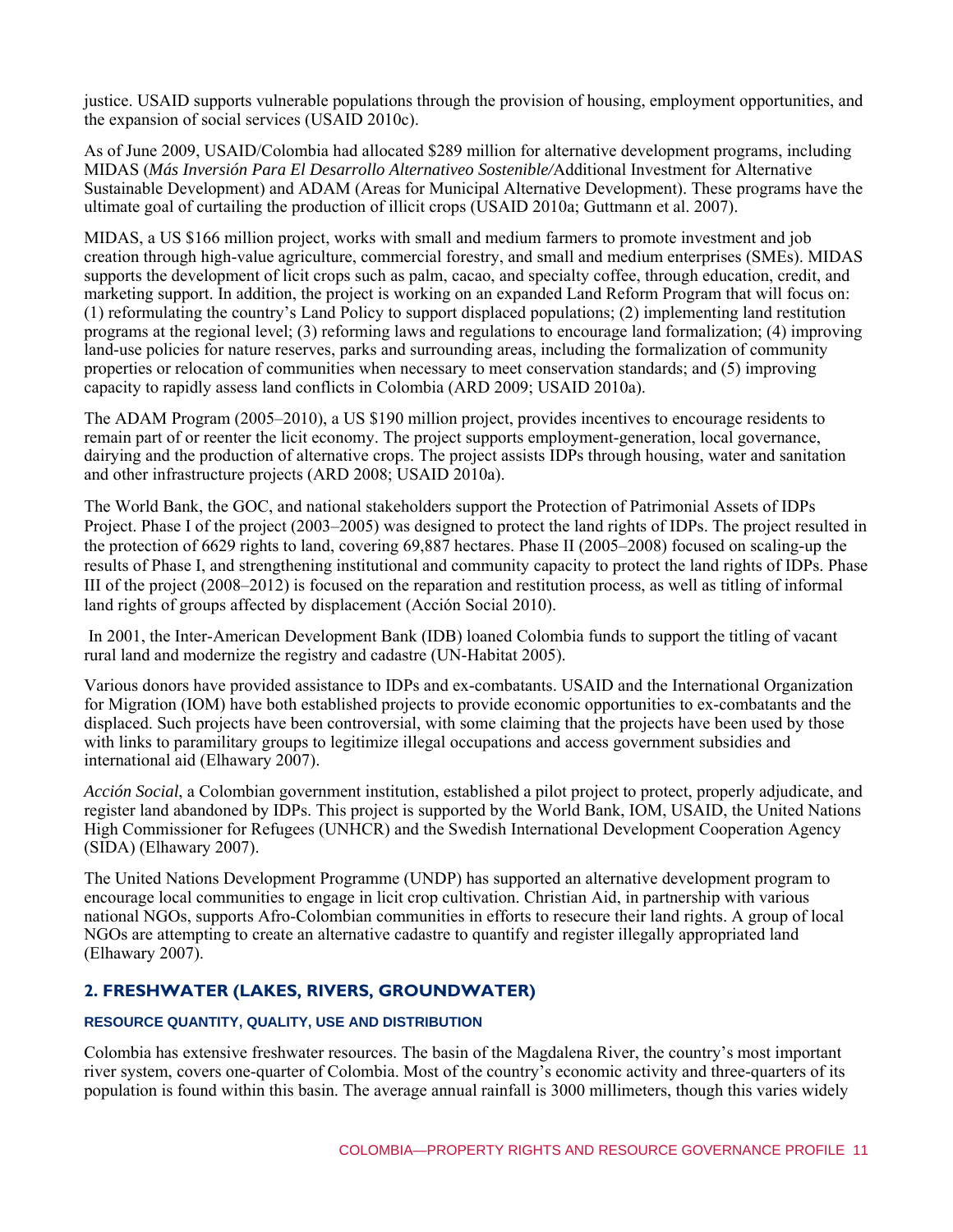across the country. Along the Pacific coast, rainfall is up to 8000 millimeters per year (Vera 200; ITTO 2006; FAO 2009).

By sector, water withdrawals are 46% for agriculture, 3% for industry, and 50% for domestic use. As of 1998, 900,000 hectares were under irrigation. Two-thirds of these were privately developed. The GOC relates underutilization of agricultural lands to poor irrigation coverage (EarthTrends 2003; FAO 2000).

Despite Colombia's extensive freshwater resources, water availability is limited in areas of high population density, specifically the Magdalena and Cauca River basins where 80% of the population is concentrated. Urban water systems, which lack the capacity to meet demand posed by increasing informal urban populations, are also strained (FAO 2000; UN-Habitat 2005).

# **LEGAL FRAMEWORK**

Under the Constitution (1991), the GOC is responsible for the management and use of natural resources to ensure the sustainable development and conservation of those resources (GOC Constitution 1991).

Prior to 1991, Colombia's water-service delivery sector was controlled by the State. Constitutional reforms in 1991 allowed for private participation in the sector. Important laws defining the parameters of privatization include the Privatization Law (Law 226 of 1995) and the Public Services Law (Law 142 of 1994) (Barrera-Osorio and Olivera 2006).

Law 611 (2000) details norms for the sustainable management of water and forest resources (Reynolds and Flores 2008).

The Constitution provides that indigenous groups must participate in decisions regarding the exploitation of natural resources located within their territories (UN-Habitat 2005).

#### **TENURE ISSUES**

Water is considered a public resource, but private service-delivery is permitted based on 1991 constitutional changes (Barrera-Osorio and Olivera 2006).

# **GOVERNMENT ADMINISTRATION AND INSTITUTIONS**

Institutions engaged in administration of the water sector include the Ministry of Agriculture and Rural Development, which manages some of the irrigation districts; the Ministry of Environment, the lead agency responsible for managing renewable resources; and the Ministry of Economic Development which is responsible for drinking water and basic sanitation (FAO 2000).

The Colombian Rural Development Institute (INCODER) is responsible for financing and constructing public irrigation networks. Irrigation systems are administered by their users. Users of large irrigation systems have created administrative entities, but there has been a lack of administrative oversight of small irrigation systems. As a result, many small irrigation systems have fallen into disrepair (Blanco 2008).

There is no government agency responsible for overseeing the administration and development of private irrigation systems, many of which are developed by private individuals with government assistance. The user is responsible for the maintenance of these systems, which are generally effectively managed and utilize sophisticated technology (Plusquellec 1989).

The Water and Sanitation Commission is the public regulatory commission in charge of water utility services. In many urban locations, water delivery has been privatized and is overseen by private operators (Barrera-Osorio and Olivera 2006).

# **GOVERNMENT REFORMS, INTERVENTIONS AND INVESTMENTS**

Colombia's water sector has undergone two major reforms in recent decades. First, municipal governments have been charged with service delivery. Second, Constitutional reforms in 1991permitted private participation in water service delivery. Though unpopular, privatization has positively affected welfare, especially in urban areas where access to safe water has increased (Barrera-Osorio and Olivera 2006).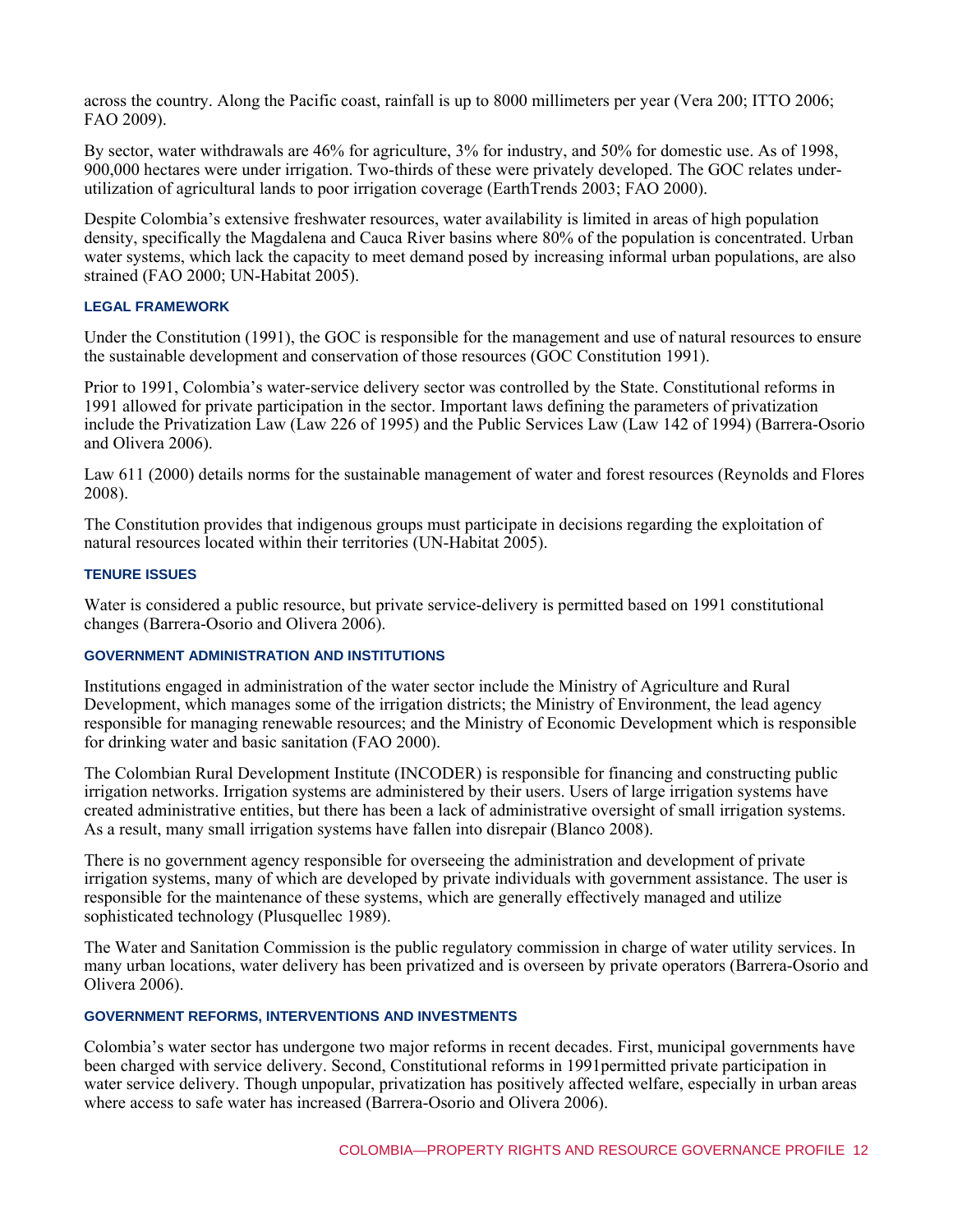The National Environmental System (SINA) is composed of 33 autonomous regional corporations which manage Colombia's forests. Through the system of regional corporations, the country emphasizes watershed reforestation projects and protection (ITTO 2005).

The 2006–2010 National Development Plan calls for improved management of water resources, as well as territorial environmental planning and the prevention/control of environmental degradation (World Bank 2008a).

# **DONOR INTERVENTIONS AND INVESTMENTS**

USAID has worked with the Colombian Ministry of Health to develop community enterprises to manage the delivery and distribution of water services (USAID 2006).

A component of USAID's ADAM project supports the creation of improved water and sanitation facilities for IDPs.The World Bank, the United Nations Childrens' Fund (UNICEF), the Inter-American Development Bank, and the Spanish government fund water supply and sanitation projects. As of 2008, the International Bank for Reconstruction and Development (IBRD) and the GOC were finalizing a national water sector management modernization project (ARD 2008; AiDA 2009; World Bank 2008a).

# **3. TREES AND FORESTS**

#### **RESOURCE QUANTITY, QUALITY, USE AND DISTRIBUTION**

Fifty-nine percent of Colombia's land area is forested. Eighty-seven percent of the country's forests are primary forests, which gives Colombia one of the largest areas of primary forest in the world. The country also has cloud forests, a moist and humid environment that is home to low trees, mosses, and ferns that capture moisture from clouds and provide a unique habitat for rare and endangered species (FAO 2009; FAO 2005; Bubb et al. 2004).

As a result of complex variations in climate, topography, and soil, Colombia has globally significant plant biodiversities. Colombia holds 10% of the world's biodiversity, making it the second most biodiverse country in the world (Vera 2001; FAO 2005; Hagan n.d.; FAO 2009).

Deforestation in Colombia threatens the country's vast biodiversity, primarily in the Amazon forest. The annual rate of deforestation is estimated to be between 0.1% and 0.9%. The government is unable to safeguard designated protected areas and, as a result, original forests are harvested along Colombia's frontiers. Deforestation is caused by agricultural expansion, indiscriminate logging, and the collection of fuelwood. Persons who settle within protected areas are often able to obtain formal title eventually, encouraging continuing forestland encroachment and clearing (GOC 2007; FAO 2009; Grusczynski and Jaramillo 2002).

# **LEGAL FRAMEWORK**

A new General Forest Law was adopted in 2006 (Law 1021). Major goals of this law include encouraging the development of plantations and natural forests, as well as the protection of the territorial rights of Afro-Colombian and indigenous communities over their forests. It also regulates forest concessions. The Constitutional Court of Colombia has challenged this law. As of September 2010, it is not currently being enforced (Reynolds and Flores 2008; USAID 2006; ITTO 2006).

Under the Constitution, indigenous groups are able to participate in decisions about the exploitation of natural resources within their territories (UN-Habitat 2005).

#### **TENURE TYPES AND SECURITY**

Forest ownership is both private and public. Private forest land is composed of private property and collective property, which includes indigenous land and the land of Afro-Colombian communities. Indigenous and Afro-Colombian communities own 22.1 million hectares and 5.4 million hectares of forest land, respectively (ITTO 2006).

Timber harvesting is permitted via permits, concessions and authorizations. No concession has been allocated since 1985. Cutting permits are widely used to harvest timber in natural forests (ITTO 2006).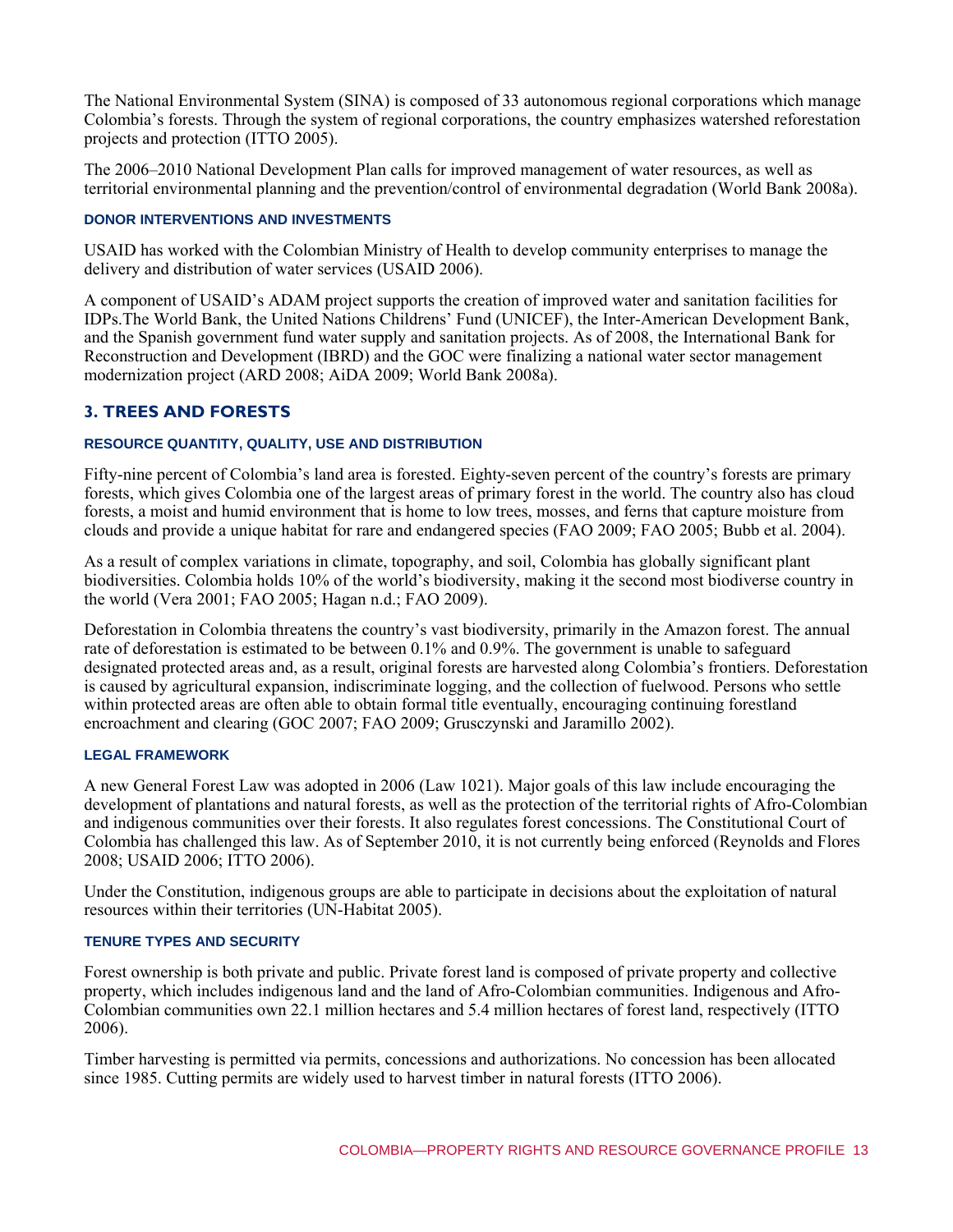Afro-Colombian communities are traditionally linked to forests through shifting cultivation and the collection of forest resources. Their customary rights to forest resources are supported by the Constitution (1991) (ITTO 2005).

Indigenous forest-dwelling communities in Colombia continually adapt to the ecosystem around them to ensure the sustainability of resources. Concepts of forest tenure within these communities are fluid (Davis and Wali 2006).

#### **GOVERNMENT ADMINISTRATION AND INSTITUTIONS**

Forest management is part of the National Environmental System (SINA), which is made up of 33 autonomous regional corporations. These are responsible for the management of all natural resources within their jurisdiction. Management activities include granting concessions and authorizations for forest harvesting (ITTO 2006).

The Ministry of Environment, Housing and Territorial Development (MAVDT) creates policies for renewable natural resources and the environment, including forestry. The Department of National Planning, the Ministry of Agriculture and Rural Development, and the Ministry of Commerce, Industry and Tourism are responsible for different aspects of forest management (ITTO 2006).

#### **GOVERNMENT REFORMS, INTERVENTIONS AND INVESTMENTS**

The 2006–2010 National Development Plan calls for territorial environmental planning, the prevention/control of environmental degradation, and a program to strengthen national systems for the promotion of environmental governance (World Bank 2008a).

Under the Tropical Forest Conservation Act, in 2004 a debt-for-nature swap was signed by the United States, the Government of Colombia, and NGOs including the Nature Conservancy, World Wildlife Fund, and Conservation International. The debt-for-nature swap will provide direct funding for conservation activities (50%) and an endowment fund for nine protected areas (50%) (USAID 2006).

# **DONOR INTERVENTIONS AND INVESTMENTS**

USAID's MIDAS project supports forestry plantations and improved natural forest management, as well as the creation of sustainable business opportunities through Payment for Environmental Services programs. The MIDAS Commercial Forestry Component promotes development of forestry plantations as a means of creating employment and improving licit income opportunities (ARD 2009; USAID 2007).

USAID collaborates with the U.S. Department of Interior to assist the Colombian National Parks Unit. The partnership is focused on improving the management of the Colombian Park System, especially the conservation of natural resources (USAID 2009).

A \$4 billion World Bank grant funds the San Nicolas Carbon Sequestration Project. The project is working to develop carbon sinks in Colombia through reforestation. The project also includes work with small landowners to develop sustainable agroforestry activities, as well as training and capacity-building on sustainable forestry and biodiversity protection (AiDA 2009).

The European Development Fund, Germany, and JICA fund smaller forestry projects (AiDA 2009).

# **4. MINERALS**

# **RESOURCE QUANTITY, QUALITY, USE AND DISTRIBUTION**

Colombia has considerable mineral resources, including iron ore, nickel, gold, silver, copper, platinum, emeralds and mineral fuels, such as coal, natural gas, and petroleum. Investments in mining have increased in conjunction with rising oil and energy prices (USGS 2008; USDOS 2009a).

Mineral production in Colombia is dominated by mineral fuels, primarily coal and crude petroleum. The country is Latin America's largest coal exporter and is the region's fifth-largest producer of crude petroleum.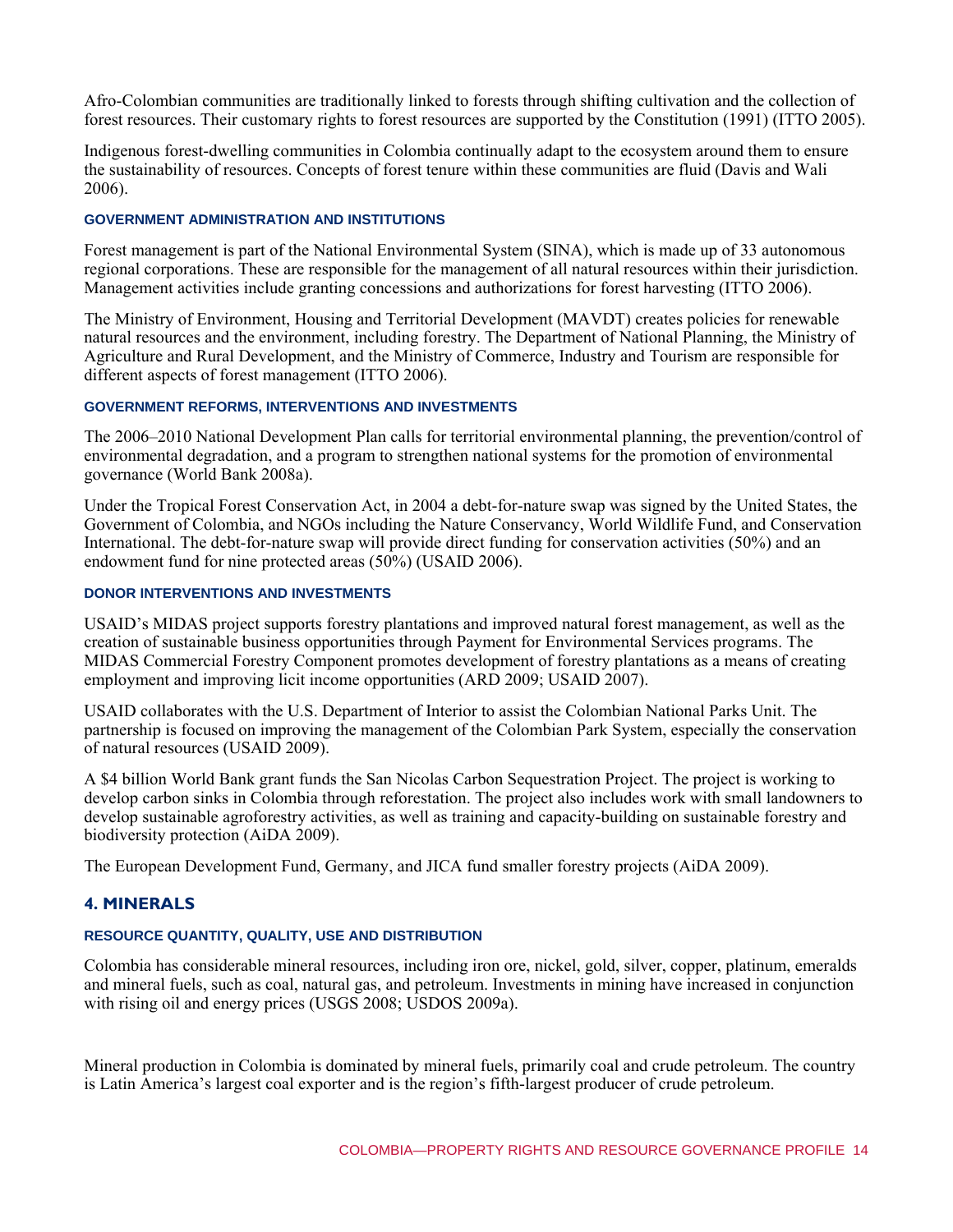Indigenous groups have claimed that they have been forced off their mineral-rich land by powerful groups interested in exploiting the resources (USGS 2008; AI Canada 2009).

The expansion of mining in Colombia is generating conflict and negative environmental impacts. In some regions, the expansion of mining has resulted in the dislocation of local communities, particularly indigenous and Afro-Colombian groups. In areas that have seen an expansion of gold mining, such as northwest Antioquia state, mercury-related illnesses have increased among both miners and the general population (*Science Daily* 2007; Delgado 2010).

# **LEGAL FRAMEWORK**

Mining and minerals are governed by Colombia's Constitution, Articles 332 and 360, which provides for state ownership of the subsoil and natural and nonrenewable resources, as well as the right to determine conditions for the exploitation of nonrenewable resources; the Mining Code (Law 685 (2001)), which governs all activities related to mining; and the Petroleum Code (Decree 1056 (1953)), which provides for special concessions contracts for the exploration and exploitation of petroleum (GOC Constitution 1991; Martindale-Hubbell 2008).

The Constitution supports the participation of indigenous groups in decisions about the exploitation of natural resources within their territories. In Afro-Colombian collective communities, the Ministry of Mines and Energy must coordinate with local communities when making decisions regarding the exploitation of nonrenewable resources (UN-Habitat 2005).

# **TENURE TYPES AND SECURITY**

All nonrenewable natural resources belong to the state, which can undertake exploration and exploitation on its own or grant concession rights to private parties to undertake exploration and exploitation (Martindale-Hubbell 2008).

Domestic and foreign individuals and companies can apply for mineral concessions. Concession contracts are granted for 30-year renewable terms and are transferrable and heritable (Martindale-Hubbell 2008).

Special concession contracts must be made with the state for petroleum exploration and exploitation (Martindale-Hubbell 2008).

Some communities in Colombia have a long history of artisanal mining. This includes a significant number of children, particularly in the country's coal mines. Throughout Colombia, women involved in mineral extraction primarily practice subsistence mining. Along the Pacific Coast, women outnumber men in small mining activities (MMSD 2002; Hinton et al. 2003).

#### **GOVERNMENT ADMINISTRATION AND INSTITUTIONS**

The Ministry of Mines and Energy (MME) oversees the mineral and energy sectors and executes mining concession contracts. Several agencies report to the MME, including the Energy and Gas Regulatory Commission, the Energy Division, the Gas Division, the Hydrocarbon Division, the Mining Division, Ecopetrol S.A., Empresa Colombiana de Gas, the Colombian Institute of Geology and Mining (*Ingeominas*), and the Energy Mining Planning Unit (UPME) (USGS 2008; Martindale-Hubbell 2008).

The National Hydrocarbon Agency (ANH) is in charge of the administration of hydrocarbon reserves owned by the government and carries out exploration and exploitation either on its own or through contractors or joint ventures (Martindale-Hubbell 2008).

#### **GOVERNMENT REFORMS, INTERVENTIONS AND INVESTMENTS**

The liberalization of the petroleum sector in recent years has spurred increased investment and exploration. The MME designed revisions to the Mining Code (2001) to better capture high mineral commodity prices and attract greater private investment to the mining sector (USDOS 2009a; USGS 2008).

The World Bank lists Colombia as a "pipeline" country for adopting the Extractive Industries Transparency Initiative (EITI). Although Colombia has not yet become a formal candidate, it has made announcements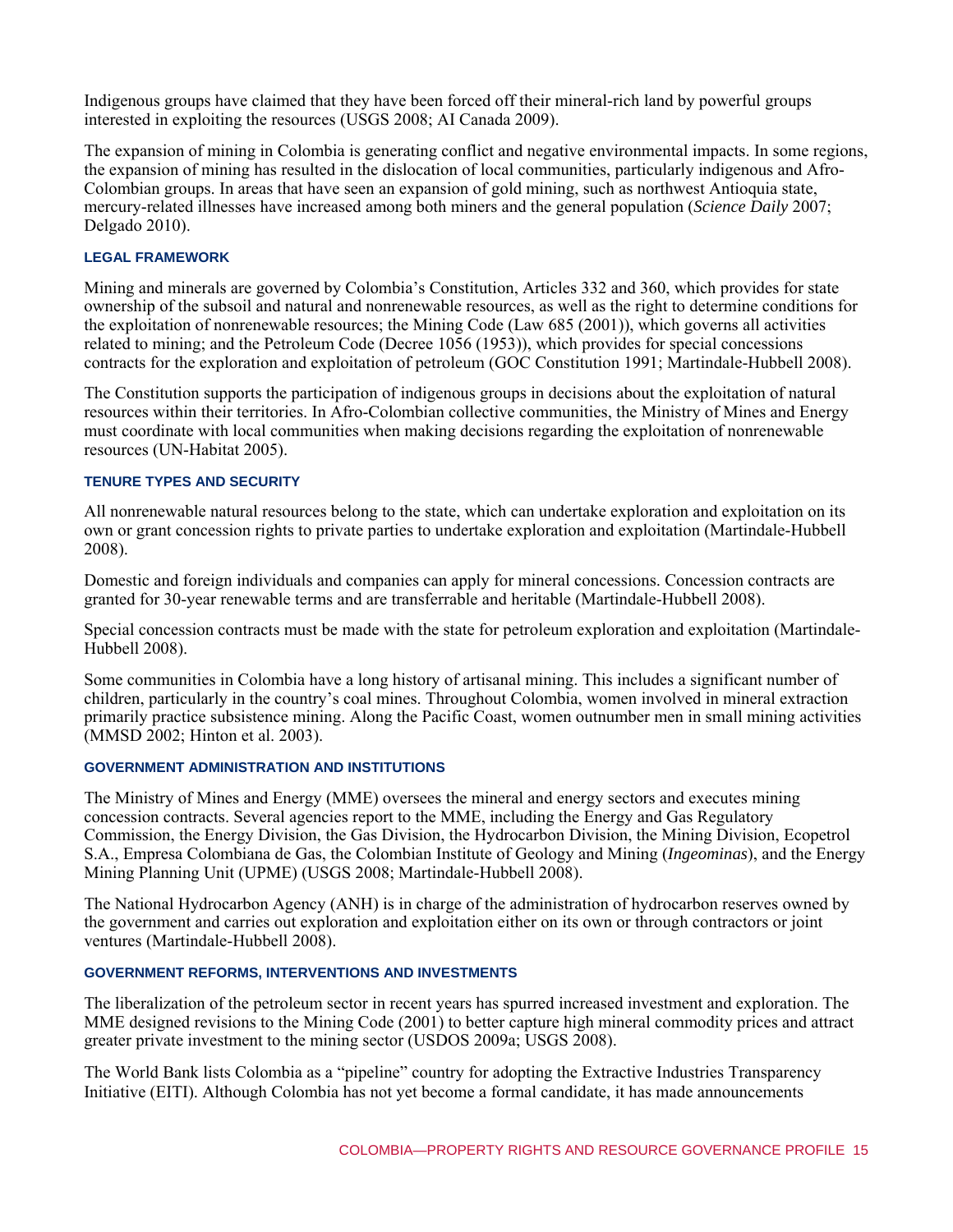suggesting that it will join the Initiative, becoming the second Latin American country (after Peru) to do so (World Bank 2008c).

# **DONOR INTERVENTIONS AND INVESTMENTS**

In the mid-2000s, the International Finance Corporation (IFC) provided technical assistance to improve the use of oil and gas royalties by local municipalities and to encourage oil and gas exploitation companies to adopt environmental and social best practices (World Bank 2008a).

# **5. DATA SOURCES (SHORT LIST)**

- Acción Social. 2010. Background Document for the "Workshop on the Protection of Land Rights and Patrimony of [Internally Displaced Persons – Building on the Colombian Experience." http://www.accionsocial.gov.co/](http://www.accionsocial.gov.co/documentos/Tierras_Doc/Workshop%20On%20The%20Protection%20Of%20Land%20Rights%20And%20Patrimony.pdf) documentos/Tierras\_Doc/Workshop%20On%20The%20Protection%20Of%20Land%20Rights%20 And%20Patrimony.pdf (accessed 8 September 2010).
- Barrera-Osorio, Felipe, and Mauricio Olivera. 2006. Does society win or lose as a result of privatization? Provision of public services and welfare of the poor: The case of water sector privatization in Colombia. Research Network Working [Paper #R-525. Inter-American Development Bank, Washington DC. http://idbdocs.iadb.org/wsdocs/getdocument](http://idbdocs.iadb.org/wsdocs/getdocument.aspx?docnum=1158694) .aspx?docnum=1158694 (accessed 14 May 2010).
- Elhawary, Samir. 2007. Between war and peace: Land and humanitarian action in Colombia. HPG Working Paper. Overseas Development Institute, London. http://www.odi.org.uk/resources/download/1912.pdf (accessed 14 May 2010).
- FAO. 2009. FAO Forestry Country Profiles. http://www.fao.org/forestry/country/en/col/ (accessed 6 October 2009).
- FAO. 2000. Aquastat Country Profile. http://www.fao.org/nr/water/aquastat/countries/colombia/indexesp.stm (accessed 1 January 2009).
- Grusczynski, Diana Michelle, and Felipe Jaramillo. 2002. Integrating land issues into the broader development agenda, case study: Colombia. Paper prepared for presentation in the Regional Workshop on Land, organized by the World Bank, [Pachuca, Mexico May 19–22, 2002. Mimeo. http://www.landnetamericas.org/docs/Integrating%20Land%20Issues](http://www.landnetamericas.org/docs/Integrating%20Land%20Issues%20Colombia.pdf) %20Colombia.pdf (accessed 14 May 2010).
- UN Habitat. 2005. *Land tenure, housing rights and gender National and urban framework: Colombia.* Nairobi: UN Habitat.
- Vera, Ra[ul R. 2001. Country pasture/forage resources profiles: Colombia. FAO. http://www.fao.org/ag/AGP/AGPC/](http://www.fao.org/ag/AGP/AGPC/doc/Counprof/Columbia/Colombia.htm) doc/Counprof/Columbia/Colombia.htm (accessed 1 February 2009).

# **6. DATA SOURCES (COMPLETE LIST)**

- AI Canada. *See* Amnesty International Canada.
- AiDA. *See* Accessible Information on Development Activities.
- ARD. *See* Association for Rural Development.
- Accessible Information on Development Activities. 2009. Colombia. http://www.aiddata.org/home/index (accessed 13 October 2009; navigate from main site to country and sector).
- Albuja, Sebastian and Marcela Ceballos. 2010. Urban displacement and migration in Colombia. *Forced Migration Review*, 34:10. http://www.fmreview.org/urban-displacement/FMR34/10-11.pdf (accessed 14 May 2010).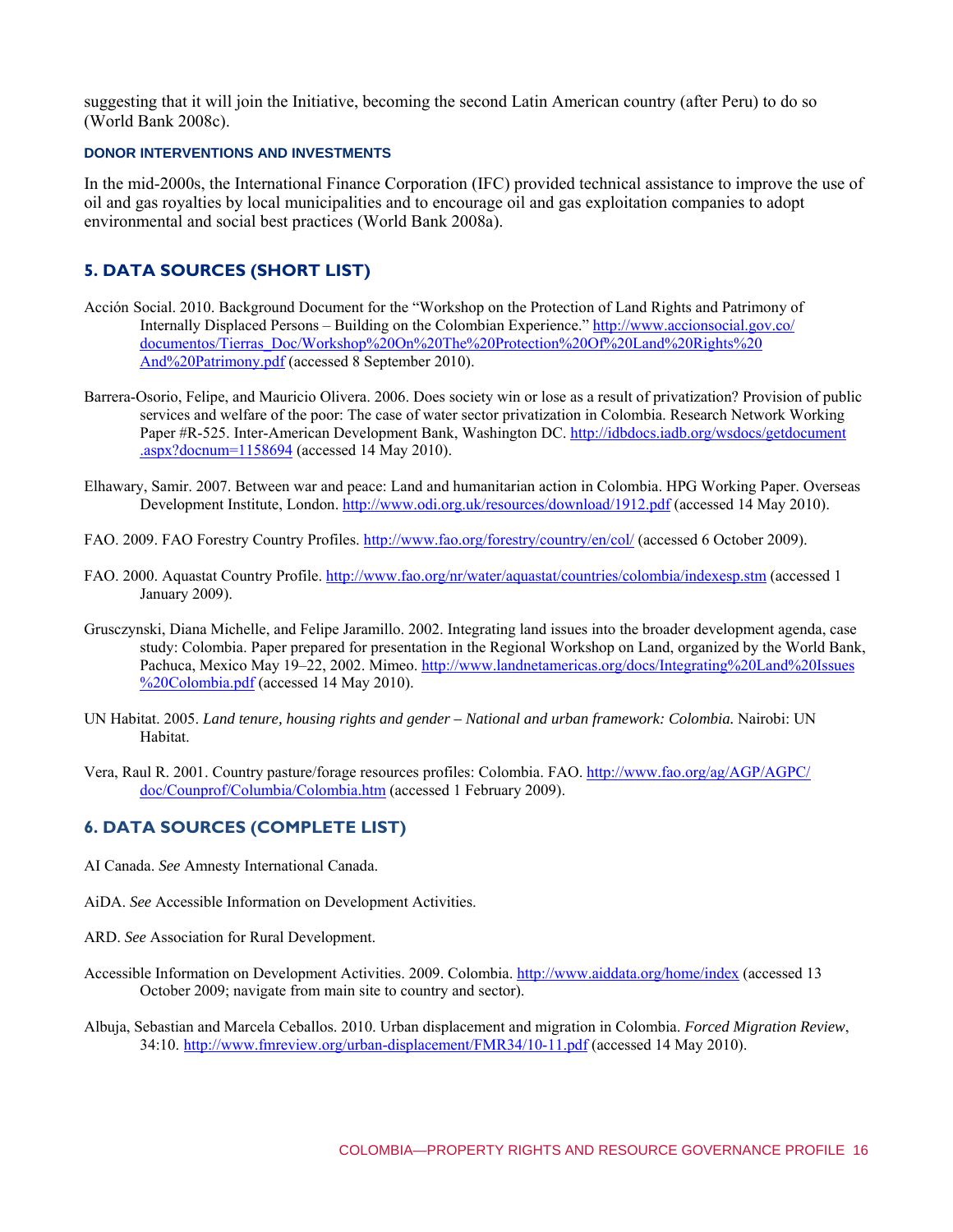- Alfonso, Edgar. n.d. How to restore land to the dispossessed? Report from the International Center for Transitional Justice, Bogota. http://www.verdadabierta.com/paraeconomia/2024-icomo-devolverle-la-tierra-a-los-despojados (accessed 8 September 2010).
- Amnesty International Canada. 2009. Human Rights in Colombia: Death threats sent to indigenous leaders in mineral rich territory. http://www.amnesty.ca/blog\_post2.php?id=1283 (accessed 13 September 2010).
- Association for Rural Development. 2008. ADAM (Areas for Municipal Areas Alternative Development) Quarterly performance monitoring report: 10th Quarter April- June 2008. http://pdf.usaid.gov/pdf\_docs/PDACM666.pdf (accessed 14 May 2010).
- ———. 2009. Más Inversión Para El Desarrollo Alternativo Sostenible (Additional Investment for Sustainable Alternative [Development \[MIDAS\] Program\): Work Plan 2009–2010. Prepared for USAID. http://pdf.usaid.gov/pdf\\_docs/](http://pdf.usaid.gov/pdf_docs/PDACO245.pdf) PDACO245.pdf (accessed 14 May 2010).
- Barrera-Osorio, Felipe, and Mauricio Olivera. 2006. Does society win or lose as a result of privatization? Provision of public services and welfare of the poor: The case of water sector privatization in Colombia. Research Network Working [Paper #R-525. Inter-American Development Bank, Washington DC. http://idbdocs.iadb.org/wsdocs/getdocument](http://idbdocs.iadb.org/wsdocs/getdocument.aspx?docnum=1346840) .aspx?docnum=1346840 (accessed 11 September 2010).
- Blanco, Javier. 2008. Integrated Water Resource Management in Colombia: Paralysis by Analysis? *Water Resources Development,* 24 (1):91–101.
- Bubb, P[hilip, Ian May, Lera Miles, and Jeff Sayer. 2004. Cloud Forest Agenda. UNEP-WCMC publication. http://www](http://www.unep-wcmc.org/forest/cloudforest/presspack/PDF/Clouds%20final%20LR.pdf) .unep-wcmc.org/forest/cloudforest/presspack/PDF/Clouds%20final%20LR.pdf (accessed 18 January 2010).
- Davis, Shelton and Alaka Wali. 2006 [1994]. Indigenous land tenure and tropical forest management. Royal Swedish Academy of Sciences *Ambio* 23 (8). http://www.landnetamericas.org/docs/forest.pdf (accessed 14 May 2010).
- Deere, Carmen Diana and Magdalena Leon. 2001. Who Owns the Land? Gender and Land-Titling Programmes in Latin America. *Journal of Agrarian Change*, 1 (3):440–467.
- Deininger, Klaus, Raffaella Castagnini, and Maria A. González. 2004. Comparing land markets and land reform in Colombia: Impacts on equity and efficiency. World Bank Policy Research Working Paper 3258. Washington DC: The World Bank. http://www-wds.worldbank.org/servlet/WDSContentServer/WDSP/IB/2004/04/14/000160016 20040414153249/Rendered/PDF/wps3258.pdf (accessed 14 May 2010).
- Deininger, Klaus. 1999. Making Negotiated Land Reform Work: Initial Experience from Colombia, Brazil and South Africa. *World Development*, 27(4):651–672.
- Delgado, Diana. 2010. *Mercury poisoning dark side of Colombia's gold boom*. Reuters. URL: http://www.alertnet.org/thenews/newsdesk/N11234528.htm (September 8, 2010).
- EarthTrends. 2003. EarthTrends Country Profiles: Water resources and freshwater ecosystems. World Resources Institute (WRI). http://earthtrends.wri.org/country\_profiles/index.php?theme=2(accessed 1 February 2009).
- Elhawary, Samir. 2007. Between war and peace: Land and humanitarian action in Colombia. HPG Working Paper. London: Overseas Development Institute. http://www.odi.org.uk/resources/download/1912.pdf (accessed 14 May 2010).
- Everett, Margaret. 2001. Evictions and human rights: land disputes in Bogota, Colombia. Habitat International 25 (4):453–471.
- FAO. *See* Food and Agriculture Organization.
- Farzad, Roben. 2007. Extreme Investing: Inside Colombia. *Business Week*, 27 May. http://www.businessweek.com/ magazine/content/07\_22/b4036001.htm (accessed 1 January 2009).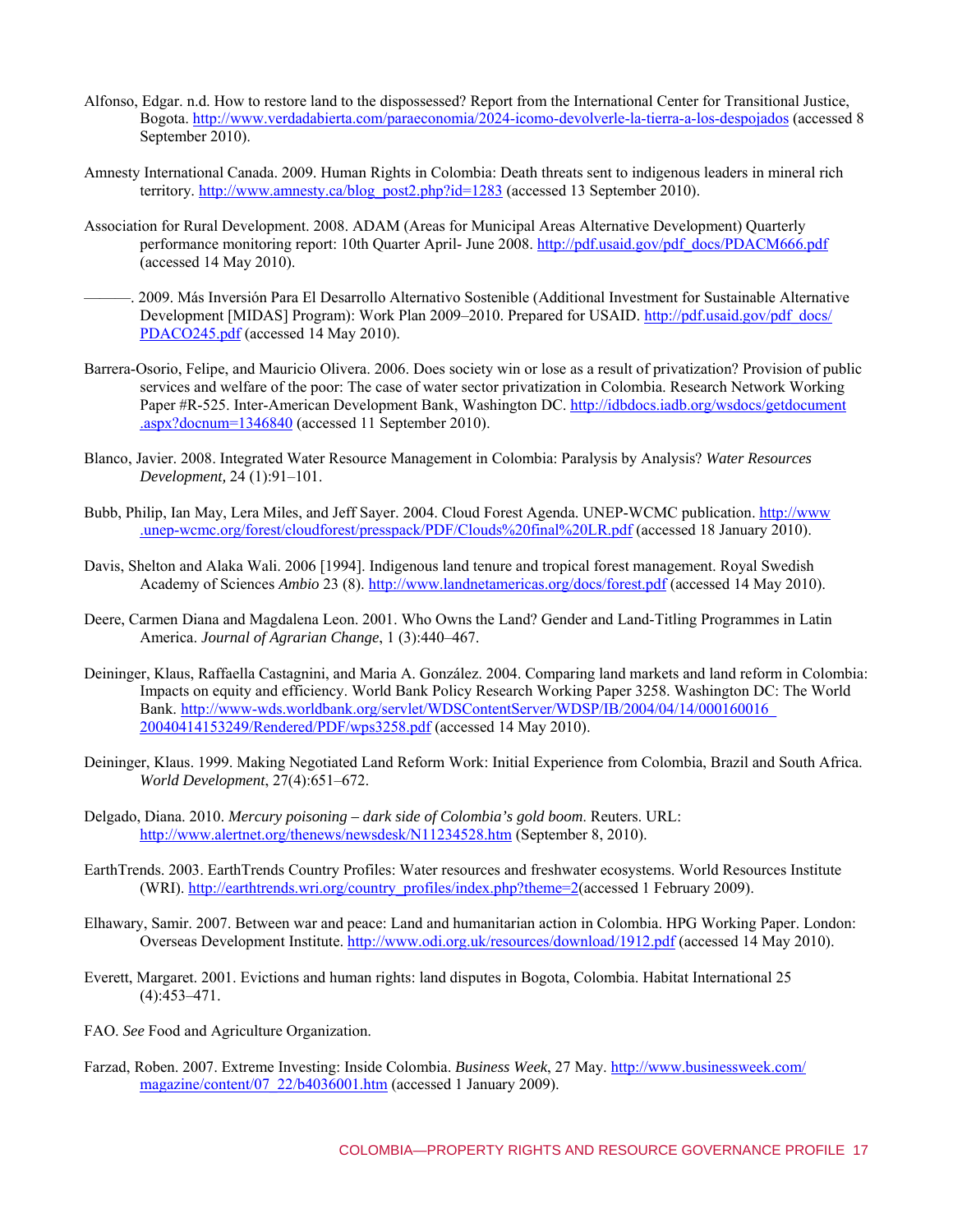- Food an[d Agriculture Organization. 2000. Aquastat Country Profile. http://www.fao.org/nr/water/aquastat/countries/](http://www.fao.org/nr/water/aquastat/countries/colombia/indexesp.stm) colombia/indexesp.stm (accessed 1 January 2009).
- ——. [2005. Global Forest Resources Assessment 2005. Forestry Paper 147. Rome: FAO. http://www.fao.org/](http://www.fao.org/forestry/fra/fra2005/en/) forestry/fra/fra2005/en/ (accessed 14 May 2010).
- ———. 2009. FAO Forestry Country Profiles. http://www.fao.org/forestry/country/en/col/ (accessed 6 October 2009).
- GAO. *See* United States Government Accountability Office
- GOC. *See* Government of Colombia.
- Government of Colombia. 1991. Constitution of Colombia. http://confinder.richmond.edu/admin/docs/colombia\_const2.pdf, (accessed 16 December 2009).
- ———. 2005. Departmento Nacional de Planeación (National Planning Department). '*Plan Nacional de Desarrollo 2006- 2010*.' (National Development Plan). http://www.dnp.gov.co/PortalWeb/PND/PND20062010/tabid/65/Default.aspx (accessed 22 April 2010).
- ———. 2006. Prosecutor General's Office (Procuraduría General de la República de Colombia). 'Procuraduría general de la nación convoca Mesa de Tierras.' http://www.procuraduria.gov.co/html/noticias\_2006/noticias\_311.htm (accessed 8 September 2010).
- ———. 2007. Statement: H.E. Mr. Francisco Santos Calderon, Vice President of the Republic of Colombia. High-Level  [Event on Climate Change, Colombian Mission to the United Nations. http://www.un.org/webcast/climatechange](http://www.un.org/webcast/climatechange/highlevel/2007/pdfs/colombia-eng.pdf) /highlevel/2007/pdfs/colombia-eng.pdf (accessed 21 April 2010).
- Griffiths, Thomas. 2004. Indigenous people, land tenure and land policy in Latin America. In *Land Reform: Land Settlement and Cooperatives,* 46–63. FAO. ftp://ftp.fao.org/docrep/fao/007/y5407t/y5407t00.pdf (accessed 14 May 2010).
- Grusczynski, Diana Michelle, and Felipe Jaramillo. 2002. Integrating land issues into the broader development agenda, case study: Colombia. Paper prepared for presentation in the Regional Workshop on Land, organized by the World Bank, Pachuca, Mexico May 19–[22, 2002. Mimeo. http://www.landnetamericas.org/docs/Integrating%20Land%20Issues](http://www.landnetamericas.org/docs/Integrating%20Land%20Issues%20Colombia.pdf) %20Colombia.pdf (accessed 14 May 2010).
- Guttman[n, J. Michèle, Catalina Rojas, and Virginia Lambert. 2007. Gender assessment: USAID/Colombia. http://pdf.usaid.](http://pdf.usaid.gov/pdf_docs/PDACJ922.pdf) gov/pdf\_docs/PDACJ922.pdf (accessed 14 May 2010).
- Hagan, Kevin L. n.d. Deforestation: An international analysis. http://www1.american.edu/ted/projects/tedcross/xdefor21.htm (accessed 12 October 2009).
- Hinton, Jennifer, Marcello Veiga, and Christian Beinhoff. 2003. Women and artisanal mining: Gender roles and the road ahead. In *The Socio-Economic Impacts of Artisanal and Small-Scale Mining in Developing Countries,* ed. G. Hilson, Ch.11. Netherlands: Swets Publishers. http://siteresources.worldbank.org/INTOGMC/Resources/336099- 1163605893612/hintonrolereview.pdf (accessed 14 May 2010).
- IDMC. *See* Internal Displacement Monitoring Centre.
- ITTO. *See* International Tropical Timber Organization.
- IRB. *See* Immigration and Refugee Board of Canada.
- Immigration and Refugee Board of Canada. 2008. Colombia: The situation of Afro-Colombians who have been internally displaced by conflict (2006–June 2008). http://www.unhcr.org/refworld/publisher,IRBC,,COL,49b92b53c,0.html (accessed 7 March 2010).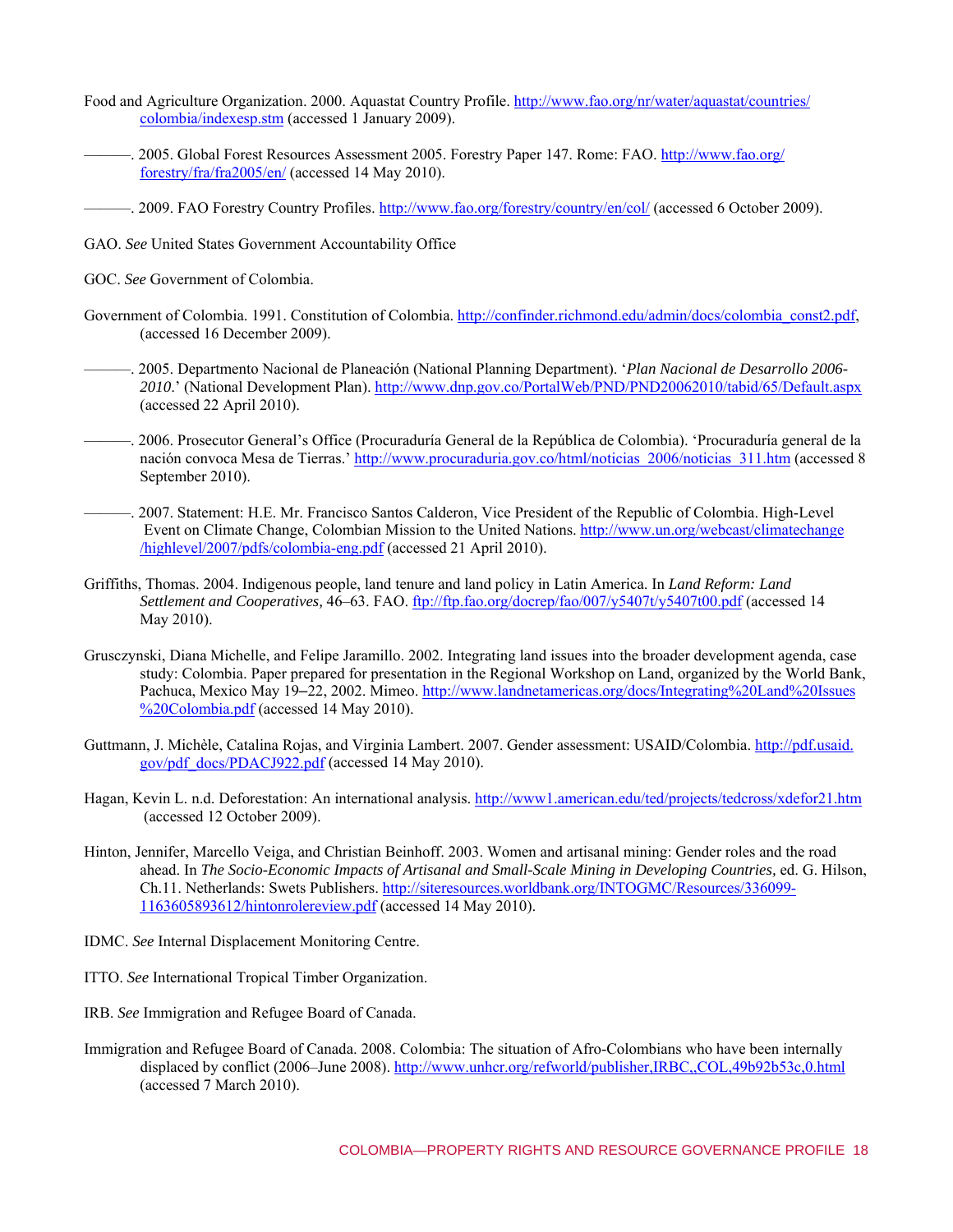- Internal Displacement Monitoring Centre. 2009. Colombia: Current IDP Figures. http://www.internal-displacement [.org/idmc/website/countries.nsf/\(httpEnvelopes\)/A7E1B7BD7528B329C12575E500525165?OpenDocument](http://www.internal-displacement.org/idmc/website/countries.nsf/(httpEnvelopes)/A7E1B7BD7528B329C12575E500525165?OpenDocument#expand) **#expand** (accessed 20 April 2010).
- Internati[onal Tropical Timber Organization. 2005. Status of tropical forest management 2005 Colombia. http://www](http://www.itto.int/sfm/) .itto.int/sfm/(accessed 14 May 2010).
- Internati[onal Tropical Timber Organization. 2006. Status of Tropical Forest Management. http://www.itto.int/](http://www.itto.int/en/news_releases/id=12700000) en/news\_releases/id=12700000 (accessed 2 September 2010).
- Leongómez, Eduardo Pizarro. 2010. *Victims and reparation: the Colombian experience.* President for the National [Reparation and Restitution Commission – Colombia. http://www.cancilleria.gov.co/wps/wcm/connect/2d5fe](http://www.cancilleria.gov.co/wps/wcm/connect/2d5fe88042ae6cb5a1d1eb7cc5d2cc53/Justice+and+Reparation+in+Colombia+-+Eduardo+Pizarro.pdf?MOD=AJPERES&CACHEID=2d5fe88042ae6cb5a1d1eb7cc5d2cc53) 88042ae6cb5a1d1eb7cc5d2cc53/Justice+and+Reparation+in+Colombia+-+Eduardo+Pizarro.pdf?MOD= AJPERES&CACHEID=2d5fe88042ae6cb5a1d1eb7cc5d2cc53 (accessed 8 September 2010).
- MMSD. *See* Mining, Minerals, and Sustainable Development Project.
- Macedo, Joseli. 2000. Land Use Policies and Urbanization of Informal Settlements: Planning Initiatives for Environmental Protection Areas in Curitiba, Brazil. Ph.D. diss, Univ. of Florida.
- Martindale-Hubbell. 2008. Colombia Law Digest. *Martindale-Hubbell International Law Digest.* COL-1-15.
- Meertens, Donny. 2003. Forced Displacement in Colombia: Public Policy, Gender and Initiatives for Reconstruction. Paper prepared for Conference on African Migration and Urbanization in Comparative Perspective, June 4–7, Johannesburg, South Africa. http://pum.princeton.edu/pumconference/papers/6-Meertens.pdf (accessed 12) April 2010).
- Mertins, Gunter, Jurgen Popp, and Babette Wehrmann. 1998. Land Tenure and Land Regulation in Informal Urban Settlements in Development Countries. Steering Committee of the Sector Project Land Tenure, German Technical Corporation (GTZ). GTZ, Eschborn.
- Mining, Minerals and Sustainable Development Project 2002. Artisanal and small scale mining. Breaking New Ground the MMSD Final Report. International Institute for Environment and Development (IIED). Earthscan Publications, IDRC. http://www.idrc.ca/uploads/user-S/11243983461finalreport\_13.pdf (accessed 14 May 2010).
- Monaha[n, Jane. 2008. Afro-Colombians fight biodiesel producers.](http://news.bbc.co.uk/1/hi/business/7784117.stm) *BBC News*, 21 December. http://news.bbc.co.uk/1/ hi/business/7784117.stm (accessed 13 October 2009).
- National Commission for Reparation and Reconciliation (CNRR). 2009. *Structure of CNRR.* http://www.cnrr.org.co/ [contenido/09i/spip.php?rubrique2 \(accessed 8 September 2010\).](http://www.cnrr.org.co/contenido/09i/spip.php?rubrique2)
- Phelps Stokes Fund. 2007. Afro-Colombian Assessment. Prepared for USAID. http://dec.usaid.gov/ (accessed 12 September 2010; search required).
- Plusquellec, Herve. 1989. Two Irrigation Systems in Colombia: Their Performance and Transfer of Management to Users' Associations. [World Bank, Agriculture and Rural Development Department. http://econpapers.repec.org/paper](http://econpapers.repec.org/paper/wbkwbrwps/264.htm) /wbkwbrwps/264.htm (accessed 11 September 2010).
- Reynolds, Thomas H., and Arturo A. Flores. 2008. *Foreign Law Guide: Colombia*. http://www.foreignlawguide.com/ (accessed 1 December 2008; subscription required).
- *Science Daily.* [2007. Human Cost of Colombian Coal Revealed. http://www.sciencedaily.com/releases/2007](http://www.sciencedaily.com/releases/2007/10/071012100630.htm) /10/071012100630.htm (accessed 8 September 2010).
- UNIFEM. *See* United Nations Development Fund for Women.
- UNHCR. *See* United Nations High Commissioner for Refugees.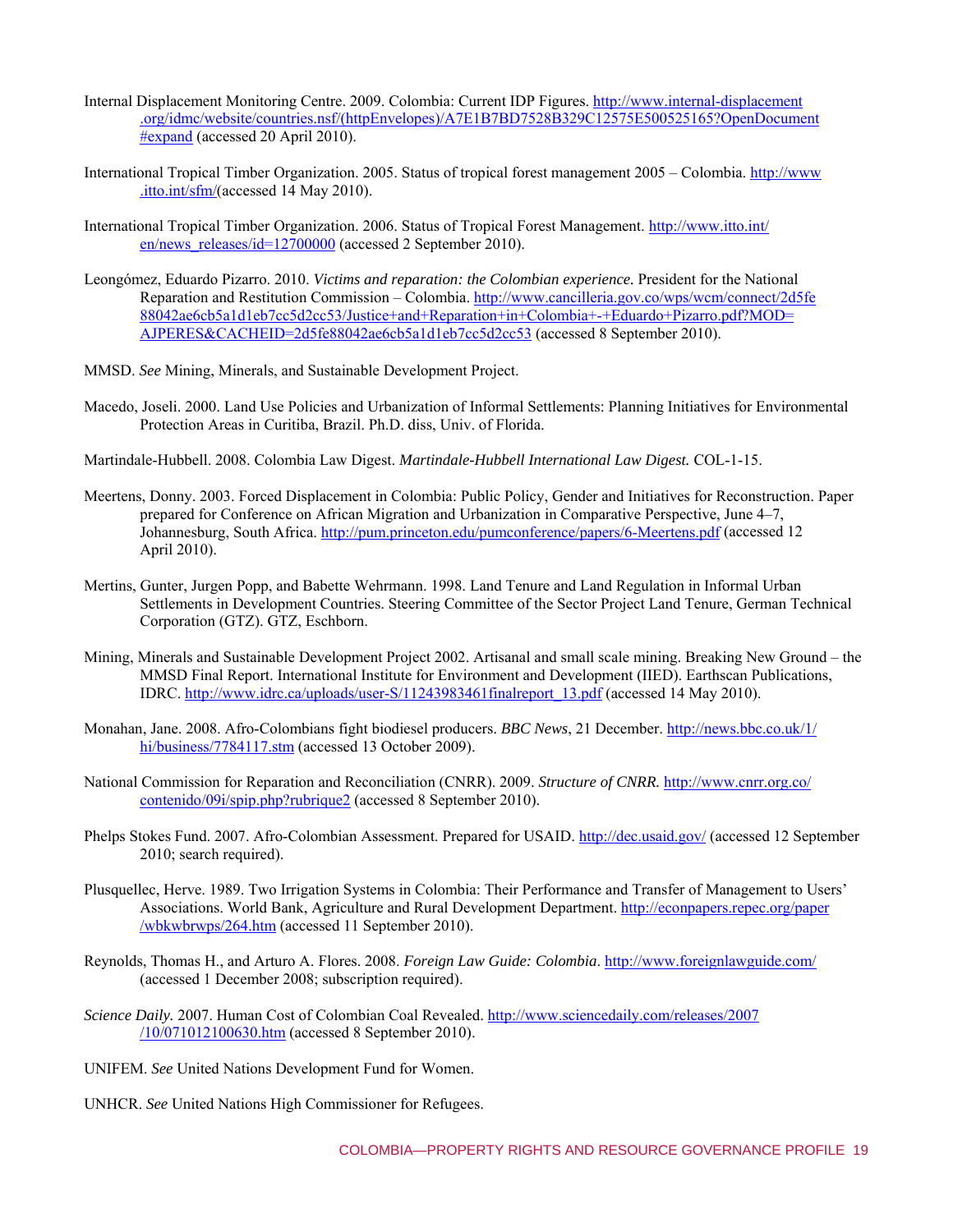- USAID. *See* United States Agency for International Development.
- USDOS. *See* United States Department of State.
- USGS. *See* United States Geological Survey.
- United Nations Development Fund for Women. 2004. Securing Indigenous Women's Rights and Participation. http://www.unifem.org/attachments/stories/at\_a\_glance\_indigenous\_women.pdf (accessed 9 April 2010).
- United Nations Habitat. 2005. *Land tenure, housing rights and gender National and urban framework: Colombia*. Nairobi: UN-Habitat.
- United Nations High Commissioner for Refugees. 2010. 2010 UNHCR country operations profile Colombia. UNHCR Global Appeal 2010–2011. http://www.unhcr.org/cgi-bin/texis/vtx/page?page=49e492ad6 (accessed 7 March 2010).
- United States Government Accountability Office. 2008. Plan Colombia. http://www.gao.gov/new.items/d0971.pdf (accessed 1 January 2009).
- United S[tates Agency for International Development. 2006. Colombia Environment Summary. http://www.usaid.gov/](http://www.usaid.gov/locations/latin_america_caribbean/environment/country/colombia.html) locations/latin\_america\_caribbean/environment/country/colombia.html (accessed 12 September 2010).
- —. 2007. Commercial Forestry Component 2007 Work Plan: USAID/Colombia. http://pdf.usaid.gov/pdf\_docs/PDACM 695.pdf (accessed 3 September 2010).
- ----. 2008. Afro-Colombian Strategy: USAID/Colombia. http://pdf.usaid.gov/pdf\_docs/PDACN232.pdf (accessed 14 May 2010).
- ——. [2009. Environment Summary: USAID/Colombia. http://www.usaid.gov/locations/latin\\_america\\_caribbean/](http://www.usaid.gov/locations/latin_america_caribbean/environment/country/colombia.html) environment/country/colombia.html (accessed 3 September 2010).
- ———. 2010a. Audit of USAID/Colombia's Alternative Development Program. Office of Inspector General. http://www.usaid.gov/oig/public/fy10rpts/1-514-10-004-p.pdf (accessed 21 April 2010).
- ——. 2010b. USAID Transition Initiatives: Colombia Quarterly Report for April June 2009. http://www.usaid.gov/ [our\\_work/cross-cutting\\_programs/transition\\_initiatives/country/colombia2/rpt0609.html \(accessed 3 Septembe](http://www.usaid.gov/our_work/cross-cutting_programs/transition_initiatives/country/colombia2/rpt0609.html)r  $2010$ ).
	- —–. [2010c. USAID-Colombia Country Profile. http://www.usaid.gov/locations/latin\\_america\\_caribbean/country](http://www.usaid.gov/locations/latin_america_caribbean/country/colombia/Colombia_Country_Profile.pdf) /colombia/Colombia\_Country\_Profile.pdf (accessed 3 September 2010).
- United States Department of State. 2009a. Background note: Colombia. http://www.state.gov/r/pa/ei/bgn/35754.htm (accessed 6 October 2009).
- —. 2009b. Human Rights Reports: Colombia. http://www.state.gov/g/drl/rls/hrrpt/2009/wha/136106.htm (accessed 8 September 2010).
- -2010. Background Note: Colombia. http://www.state.gov/r/pa/ei/bgn/35754.htm (accessed 9 April 2010).
- United States Geological Service. 2008. Minerals Yearbook: Colombia. http://minerals.usgs.gov/minerals/pubs/country/ (accessed 1 January 2009; follow link for Colombia).
- Veillette, Connie. 2005. Plan Colombia: A Progress Report. Congressional Research Service Report for Congress. http://www.fas.org/sgp/crs/row/RL32774.pdf (accessed 22 April 2010).
- Vera, Ra[ul R. 2001. Country pasture/forage resources profiles: Colombia. FAO. http://www.fao.org/ag/AGP/AGPC/](http://www.fao.org/ag/AGP/AGPC/doc/Counprof/Columbia/Colombia.htm) doc/Counprof/Columbia/Colombia.htm (accessed 1 February 2009).